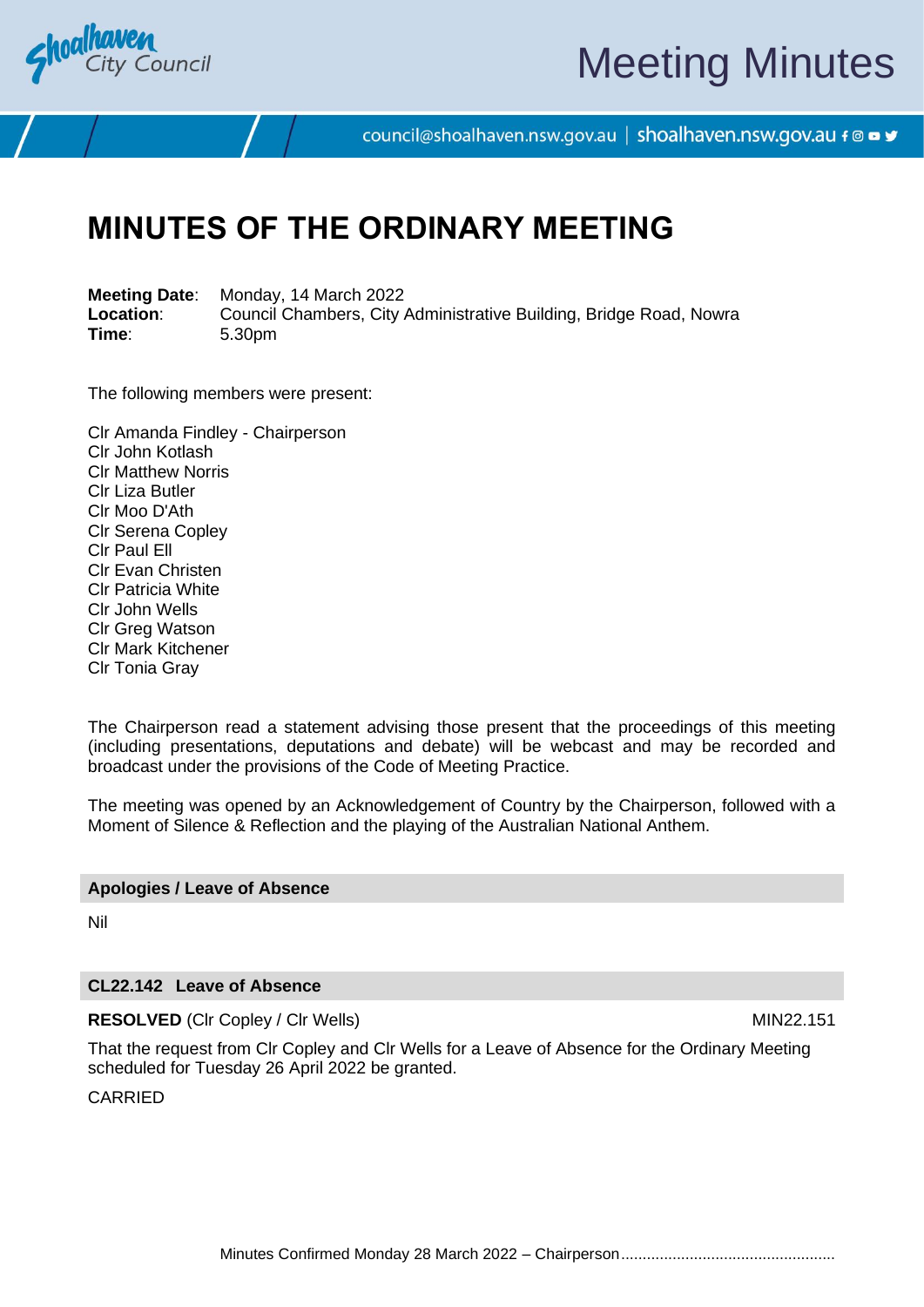

#### **Confirmation of the Minutes**

#### **RESOLVED** (CIr Copley / CIr Christen) MIN22.152

That the Minutes of the Ordinary Meeting held on Monday 21 February 2022 be confirmed.

CARRIED

#### **Declarations of Interest**

Clr Ell – CL22.120 - Proposed Suburb Name - Moss Vale Road Urban Release Areas - Exhibition Outcomes and Next Steps – less than significant non pecuniary interest declaration – he has a client purchasing in that estate – will remain in the room and will take part in discussion and vote.

Clr Ell – CCL22.8 Tenders - Replacement of four timber bridges with concrete structures as part of the Fixing Country Bridges Program - Round 1 – less than significant non pecuniary interest declaration – a client of his firm is one of the parties involved – will remain in the room and will take part in discussion and vote.

Clr Wells – CL22.117 - Donations Policy Review – pecuniary interest declaration – he is the President of the Illawarra Academy of Sport which receives funding from the allocated donations budget – will leave the room and will not take part in discussion or vote.

#### **PRESENTATION OF PETITIONS**

**Presentation of Petition - Petition in Favour of approved BBQ & Shelter at Bawley Point Reserve**

Clr White presented a petition containing 146 signatures which states:

**Petition in Favour of approved BBQ & Shelter at Bawley Point Reserve:** The approved BBQ has been put on hold due to a small minority who have expressed their opposition to this facility being installed. This project has been ongoing since APRIL 2019 & was well advertised in the Messenger. This facility has been very much supported & endorsed by the local community when raised at our meetings thru-out this period. Would you please sign your name & address to this petition showing your support for this project to move forward A.S.A.P.

Note: It was noted that the Director City Lifestyles has confirmed that the work has been scheduled with a contractor and will take approximately two weeks. The work should be completed prior to Easter (weather dependant).

#### **Presentation of Petition – Petition for a shared pathway Sheaffe Street Callala Bay**

Clr Ell presented a petition containing 294 signatures in addition to the 916 names of the original petition, which was presented to Council by Clr White on 27 July 2021, which states:

**Petition for a shared pathway Sheaffe Street Callala Bay**: The Callala Bay Community Association on behalf of the residents and visitors of Callala Bay asks Shoalhaven City Council to construct a shared pathway alongside Sheaffe Street from Lackersteen Street to connect with the pathway at Callala Bay.

The proposed shared pathway would run along the southern side of Sheaffe Street providing safe pedestrian and cycle access to the bay and children's playground from the shopping centre, skate park and school.

Sheaffe Street is the main access road to the bay and boat ramp frequented by visitors and residents. It has high vehicular usage especially in holiday time as well as the regular bus route.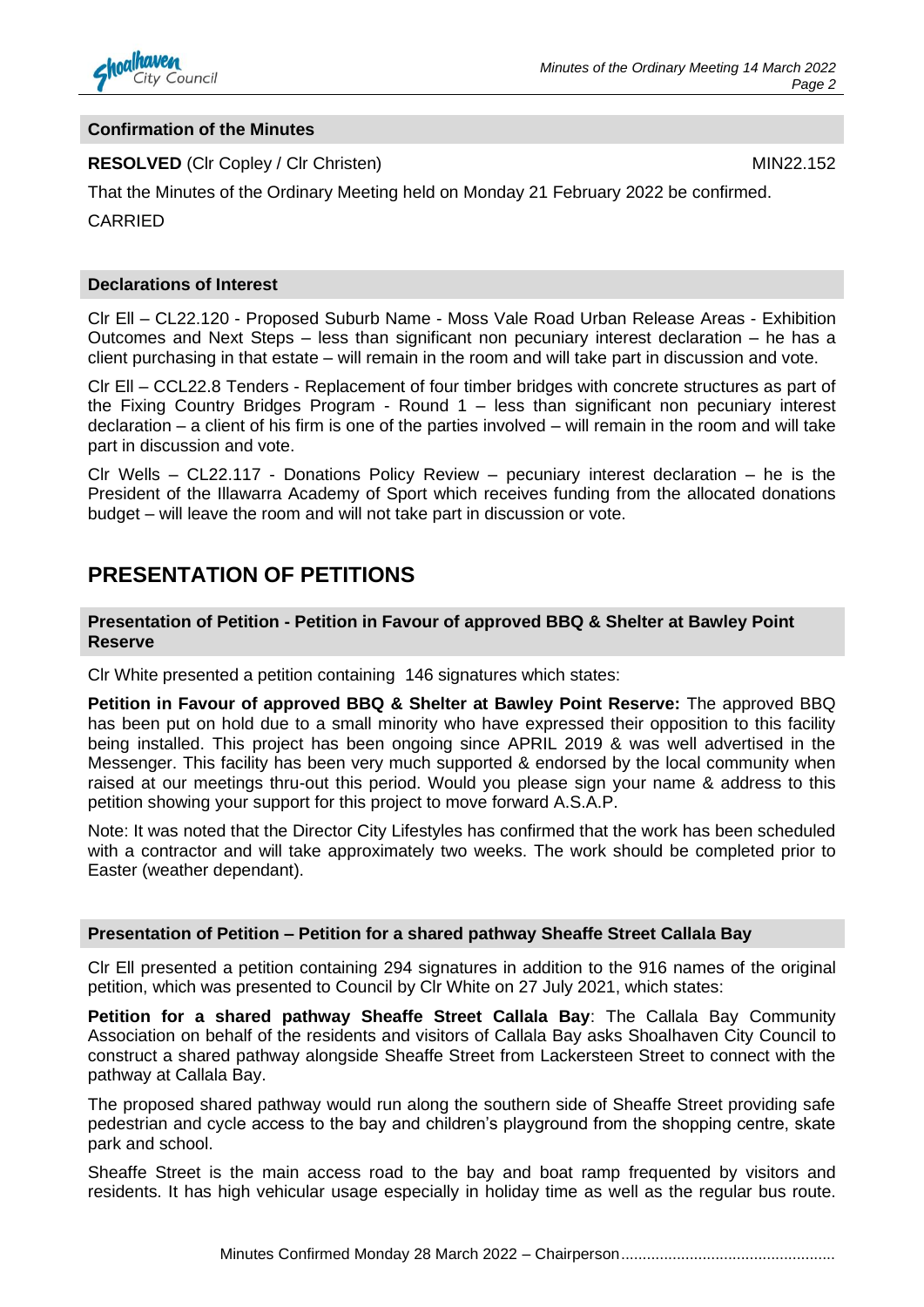

Pedestrians have no option other than to walk on this busy roadway as the unformed footpath is blocked by a strand of trees with cars often parked at the curb.

#### **MAYORAL MINUTE**

Nil

## **DEPUTATIONS AND PRESENTATIONS**

#### **CL22.126 – Jervis Bay Regional Boat Ramp, Woollamia - Master Plan – Boat Maintenance Facility**

Peter Cowman addressed the meeting to speak in favour of the recommendation.

#### **CL22.136 - Notice of Motion - Reaffirmation of the 45 Degree Rule Vegetation Management Policy**

Carlene Timbs addressed the meeting to speak in favour of the recommendation.

#### **CL22.134 - Notice of Motion - Call in DA21/2033 - 51 Tea Tree Lane, Nowra Hill - Lot 5 DP 1259527**

Paul Hogan, representing a concerned rate payers group, addressed the meeting to speak in favour of the recommendation.

#### **Procedural Motion - Bring Items Forward**

**RESOLVED** (CIr Watson / CIr Ell) MIN22.153

That the following matters be brought forward for consideration:

- CL22.126 Jervis Bay Regional Boat Ramp, Woollamia Master Plan Boat Maintenance Facility
- CL22.136 Notice of Motion Reaffirmation of the 45 Degree Rule Vegetation Management Policy
- CL22.134 Notice of Motion Call in DA21/2033 51 Tea Tree Lane, Nowra Hill Lot 5 DP 1259527
- FOR: Clr Findley, Clr Kotlash, Clr Norris, Clr Butler, Clr D'Ath, Clr Copley, Clr Ell, Clr Christen, Clr White, Clr Wells, Clr Watson, Clr Kitchener and Clr Gray

AGAINST: Nil

CARRIED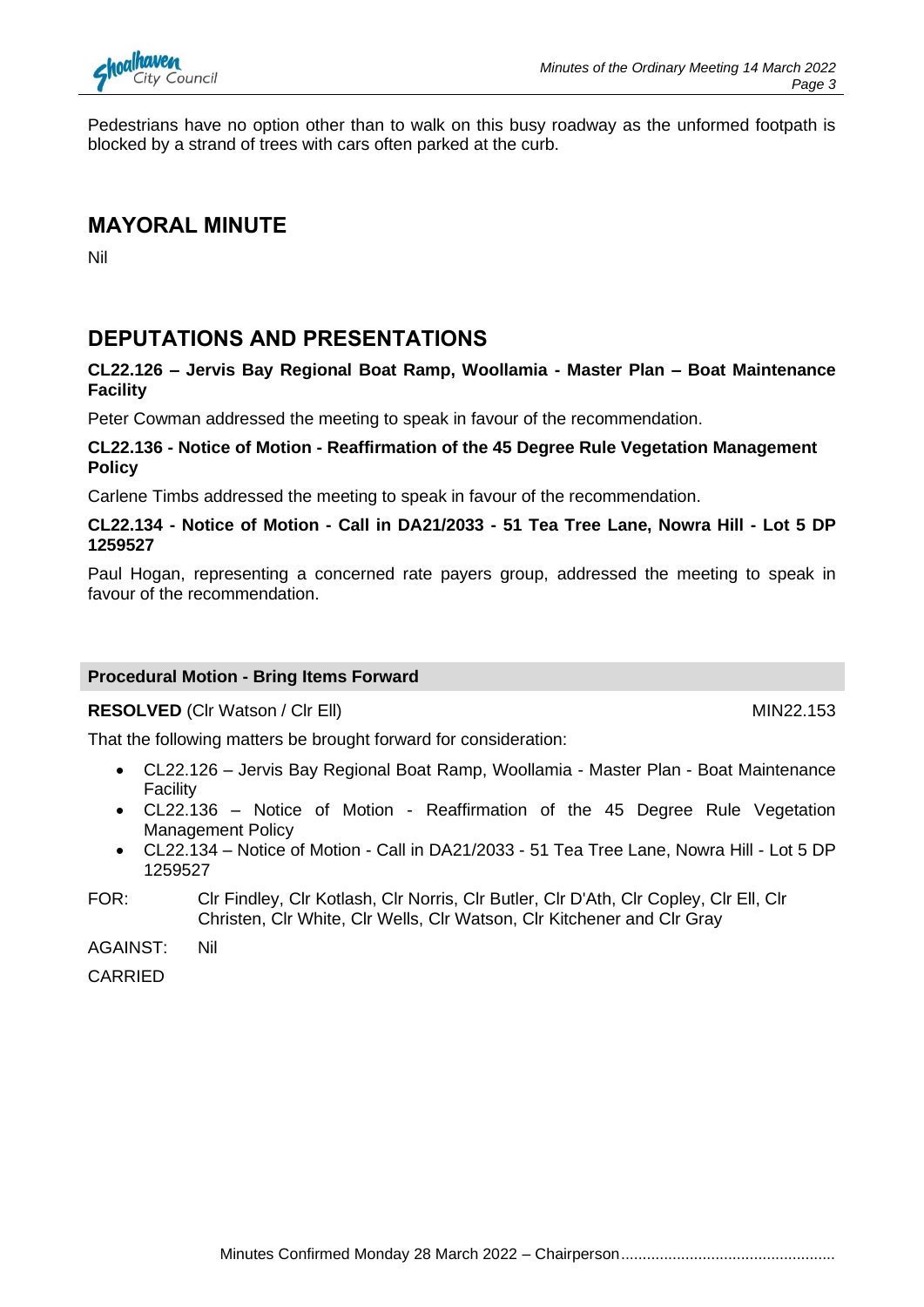

#### **CL22.126 Jervis Bay Regional Boat Ramp, Woollamia - Master Plan - Boat Maintenance Facility**

**HPERM Ref: D22/52676**

Note: A Deputation was received on this Item.

#### **Recommendation**

That Council endorse the resolution of the Woollamia Boat Ramp Precinct Management Committee (8 December 2021) and thus:

- 1. Amend MIN21.765 to remove Parts 5-7 as requested by the Woollamia Boat Ramp Precinct Management Committee and proceed to complete the construction of the Boat Maintenance Facility as soon as possible.
- 2. Lease the use of the Boat Maintenance Facility at Woollamia to local shipwright, Paul Kennedy, for three (3) years with an option of a further 3 years.
- 3. The Chief Executive Officer (City Services) confirm a "fair" rental for the first 18 months to be reviewed after 12 months of operations and reset for the final 18 months of the initial lease term and thereafter reviewed at 12 monthly intervals, should the option be taken up.
- 4. The lease be subject to adequate commercial insurance coverage and trading terms to the satisfaction of the Chief Executive Officer (City Services).
- 5. Engage with both the Woollamia Boat Ramp Management Committee and Huskisson Wharf Management Committee as required in relation to Parts 3 and 4.
- 6. Include the ability for a representative from the Huskisson Wharf Management Committee to participate in the Woollamia Boat Ramp Management Committee as required given the crossover of interest in regard to the maintenance facility.

#### **RESOLVED** (CIr Christen / CIr Wells) MIN22.154

That Council endorse the resolution of the Woollamia Boat Ramp Precinct Management Committee (8 December 2021) and thus:

- 1. Amend MIN21.765 to remove Parts 5-7 as requested by the Woollamia Boat Ramp Precinct Management Committee and proceed to complete the construction of the Boat Maintenance Facility as soon as possible.
- 2. Lease the use of the Boat Maintenance Facility at Woollamia to local shipwright, Paul Kennedy, for three (3) years with an option of a further 3 years.
- 3. The Chief Executive Officer (City Services) confirm a "fair" rental for the first 18 months to be reviewed after 12 months of operations and reset for the final 18 months of the initial lease term and thereafter reviewed at 12 monthly intervals, should the option be taken up.
- 4. The lease be subject to adequate commercial insurance coverage and trading terms to the satisfaction of the Chief Executive Officer (City Services).
- 5. Engage with the Woollamia Boat Ramp Management Committee, Huskisson Wharf Management Committee and other interested businesses and parties in relation to Parts 3 and 4.
- 6. Include the ability for a representative from the Huskisson Wharf Management Committee to participate in the Woollamia Boat Ramp Management Committee as required given the crossover of interest in regard to the maintenance facility.
- 7. Considers the aesthetics of fencing to be installed considering this is a picturesque area and has high tourist visitation.
- FOR: Clr Findley, Clr Kotlash, Clr Norris, Clr Butler, Clr D'Ath, Clr Copley, Clr Ell, Clr Christen, Clr White, Clr Wells, Clr Watson, Clr Kitchener and Clr Gray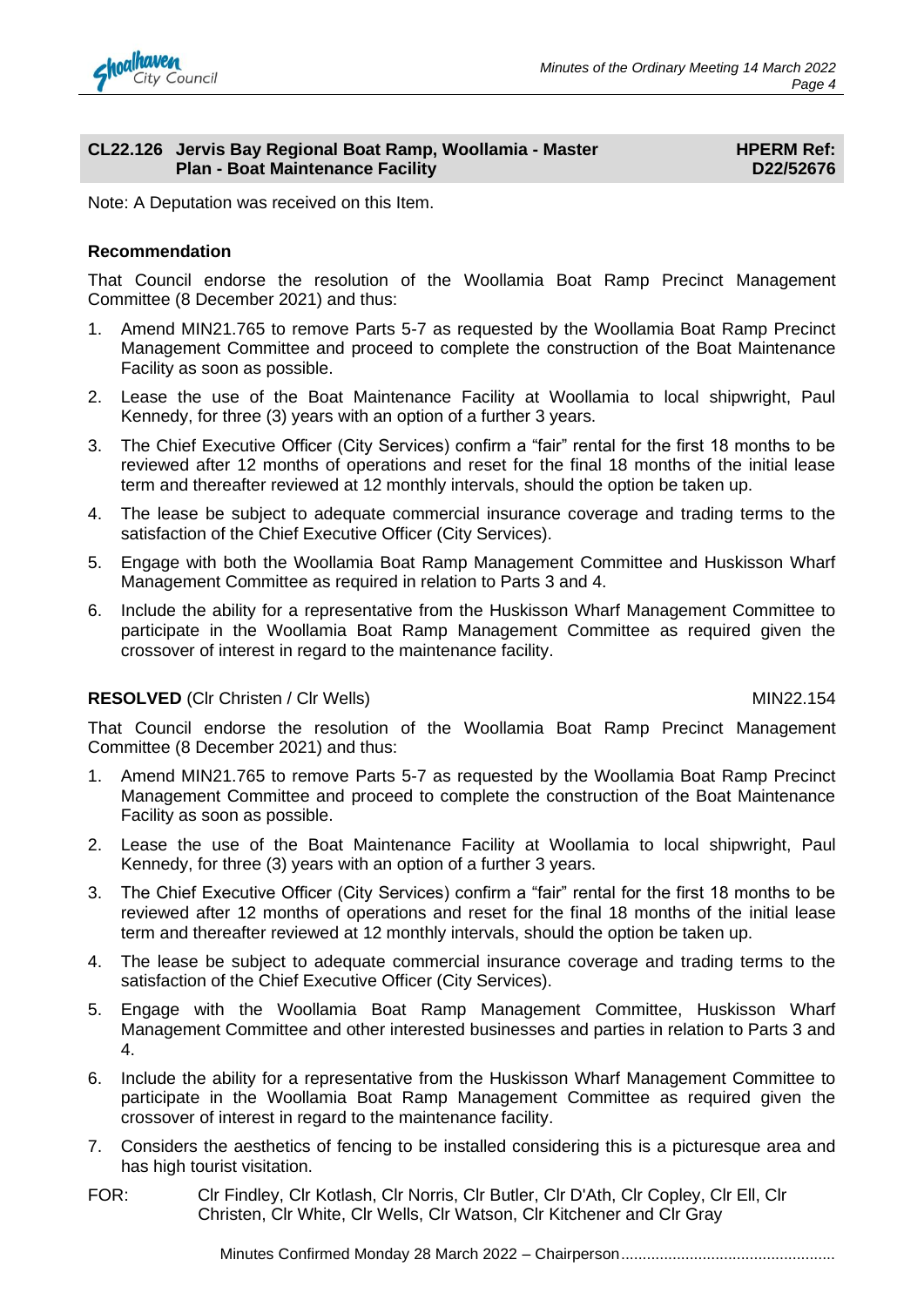

AGAINST: Nil

CARRIED

#### **CL22.136 Notice of Motion - Reaffirmation of the 45 Degree Rule Vegetation Management Policy**

**HPERM Ref: D22/92160**

Note: A Deputation was received on this Item.

Clr D'Ath raised a Point of Order against Clr Kitchener regarding the reaffirmation of the Policy and stated that it doesn't require a dissertation to change it. The Mayor did not rule on the Point of Order and asked Clr Kitchener to continue but be mindful of the point raised.

#### **Recommendation**

That Council reaffirm its support for the 45 Degree Rule Vegetation Management Policy.

MOTION (Clr Watson / Clr Ell)

That Council reaffirm its support for the 45 Degree Rule Vegetation Management Policy.

PROCEDURAL MOTION – MOTION BE PUT (Clr Butler / Clr Gray)

That the MOTION be PUT.

FOR: Clr Findley, Clr Kotlash, Clr Norris, Clr Butler, Clr D'Ath, Clr Christen and Clr Gray AGAINST: Clr Copley, Clr Ell, Clr White, Clr Wells, Clr Watson and Clr Kitchener PROCEDURAL MOTION CARRIED

**MOTION** (CIr Watson / CIr Ell) **MIN22.155** 

That Council reaffirm its support for the 45 Degree Rule Vegetation Management Policy.

FOR: Clr Copley, Clr Ell, Clr White, Clr Wells, Clr Watson and Clr Kitchener

AGAINST: Clr Findley, Clr Kotlash, Clr Norris, Clr Butler, Clr D'Ath, Clr Christen and Clr Gray LOST

| CL22.134 Notice of Motion - Call in DA21/2033 - 51 Tea Tree Lane, | <b>HPERM Ref:</b> |
|-------------------------------------------------------------------|-------------------|
| Nowra Hill - Lot 5 DP 1259527                                     | D22/71752         |

Note: A Deputation was received on this Item.

#### **Recommendation**

That DA21/2033 51 Tea Tree Lane, Nowra Hill - Lot 5 DP 1259527 be called in for determination by Council due to public interest.

#### **RESOLVED** (CIr Gray / CIr Norris) MIN22.156

That DA21/2033 51 Tea Tree Lane, Nowra Hill - Lot 5 DP 1259527 be called in for determination by Council due to public interest.

FOR: Clr Findley, Clr Kotlash, Clr Norris, Clr Butler, Clr D'Ath, Clr Copley, Clr Ell, Clr Christen, Clr White, Clr Wells, Clr Watson, Clr Kitchener and Clr Gray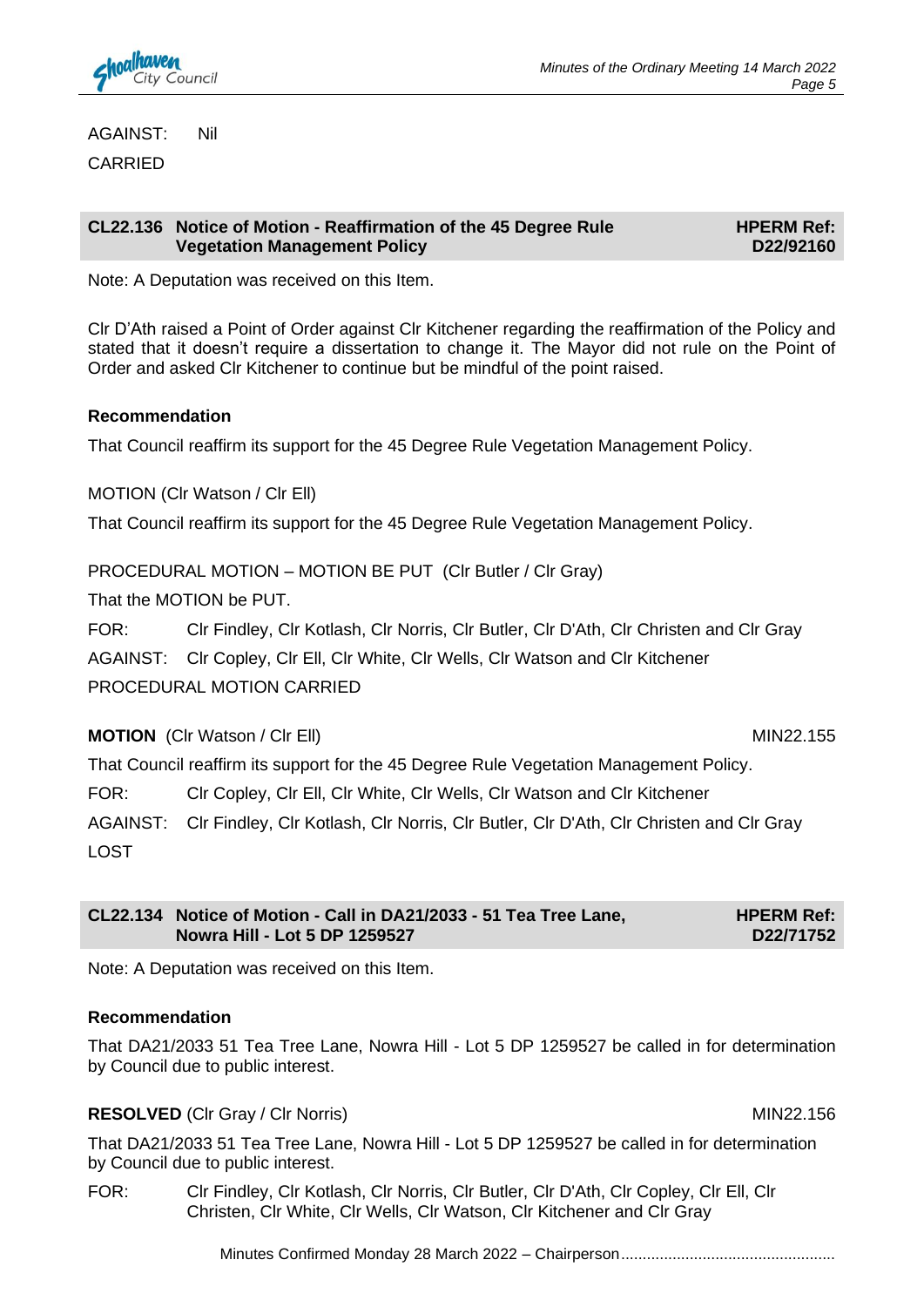

Against: Nil CARRIED

## **Procedural Motion - Matters of Urgency**

#### **MOTION** (Clr Ell)

That an additional item regarding New Submarine Base at Port Kembla be introduced as a matter of urgency.

That Council:

- 1. Supports the construction of a new submarine base at Port Kembla to support Australia's new nuclear-powered submarines. In adopting this position Council also condemns as reckless and irresponsible commentary describing this proposal as 'putting a target' on the Illawarra.
- 2. Notes that a submarine base located at Port Kembla will create exciting opportunities for our local Defence industry to be involved in the ongoing development of high tech capability for Australia's Defence capacity.
- 3. Directs the CEO to engage in a dialogue via the NSW Regional Defence Networks Program to prepare an Illawarra/ Shoalhaven specific submission to the Nuclear Powered Submarine Taskforce in support of the Port Kembla base proposal in consultation with key stakeholders including the Shoalhaven Defence Industry Group (SDIG), and other Councils in our region.

THE CHAIRPERSON RULED THE MATTER AS NOT URGENT AS THE ANNOUNCEMENT WILL NOT BE MADE UNTIL 2023.

#### **Procedural Motion – Motion of Dissent**

**MOTION OF DISSENT** (CIr Ell / Cir Copley) MIN22.157

A Motion of Dissent was moved against the ruling of the Chair.

FOR: Clr Copley, Clr Ell and Clr Watson

AGAINST: Clr Findley, Clr Kotlash, Clr Norris, Clr Butler, Clr D'Ath, Clr Christen, Clr White, Clr Wells, Clr Kitchener and Clr Gray

#### MOTION OF DISSENT LOST

Note: There is no provision for a Motion of Dissent on a ruling of urgency by the Chairperson in the Code of Meeting Practice. (Refer Cl 9.5)

## **CALL OVER OF THE BUSINESS PAPER**

#### **Call Over of Business Paper - En bloc**

**RESOLVED** (CIr White / CIr Copley) MIN22.158

That the following items from CL22.115 - Report of the Nowra CBD Revitalisation Strategy Committee - 16 February 2022 be resolved en bloc:

- CBD22.2 Election of Chairperson and Notification of Council Resolution
- CBD22.6 Nowra CBD Revitalisation Strategy Project Management Services Contract
- CBD22.7 Review of Terms of Reference Nowra CBD Revitalisation Strategy Committee

Minutes Confirmed Monday 28 March 2022 - Chairperson.......................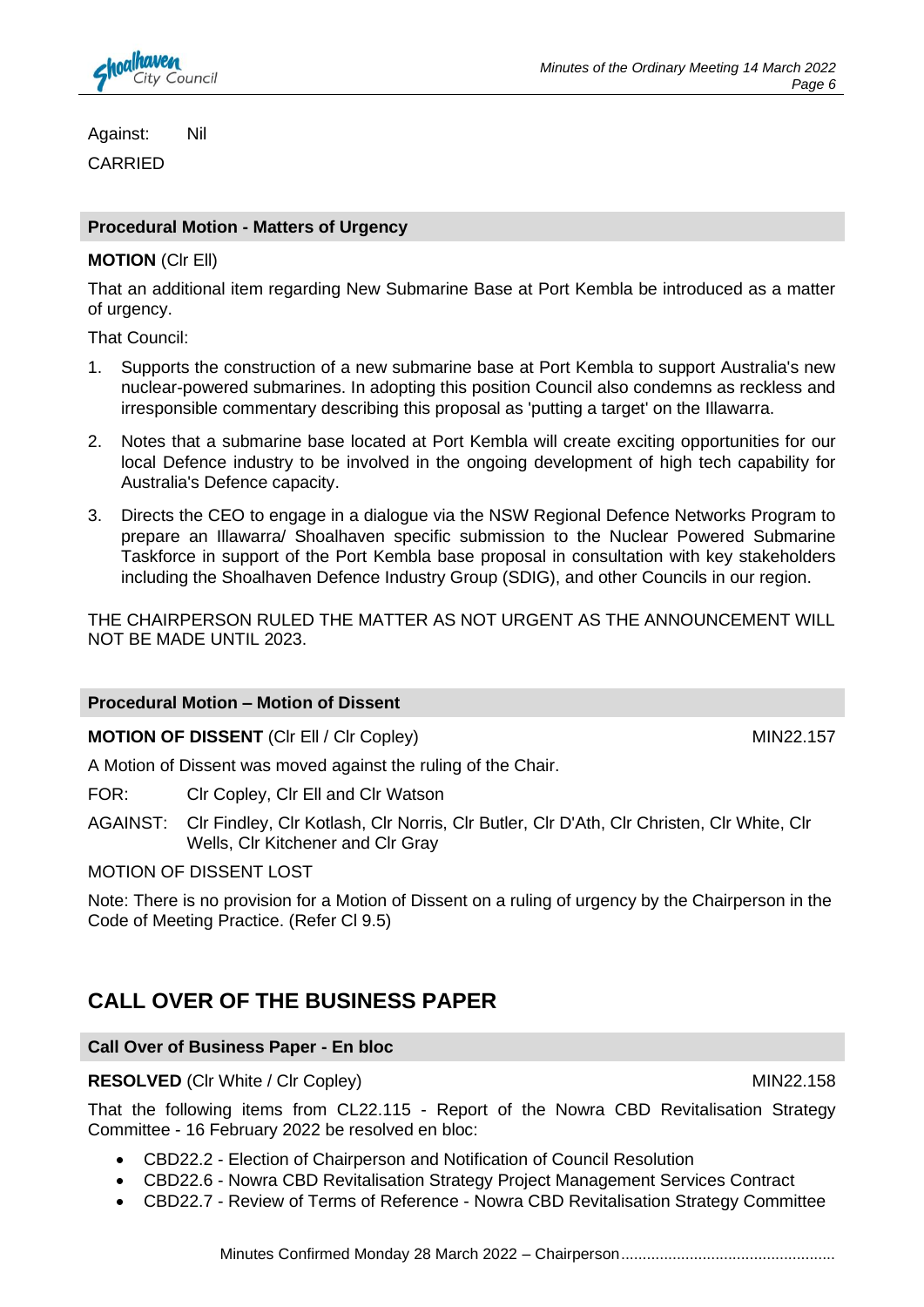Note – the items will be marked with an asterisk (\*) in these Minutes.

FOR: Clr Findley, Clr Kotlash, Clr Norris, Clr Butler, Clr D'Ath, Clr Copley, Clr Ell, Clr Christen, Clr White, Clr Wells, Clr Watson, Clr Kitchener and Clr Gray

AGAINST: Nil

CARRIED

### **RESOLVED** (CIr Wells / CIr Ell) MIN22.159

That the following items from the City Performance Directorate be resolved en bloc:

- CL22.116 Ongoing Register of Pecuniary Interest Returns 1 July 2021 to 28 February 2022
- CL22.118 Policies for adoption Fraud and Corruption Prevention Policy and Statement of Business Ethics

Note – the items will be marked with an asterisk (\*) in these Minutes.

FOR: Clr Findley, Clr Kotlash, Clr Norris, Clr Butler, Clr D'Ath, Clr Copley, Clr Ell, Clr Christen, Clr White, Clr Wells, Clr Watson, Clr Kitchener and Clr Gray

AGAINST: Nil

CARRIED

#### **RESOLVED** (Clr Wells / Clr D'Ath) MIN22.160

That the following items from the City Futures Directorate be resolved en bloc:

- CL22.55 Exhibition Outcomes and Proposed Finalisation Draft Amendment to Shoalhaven DCP 2014 Chapter S8 - Ulladulla Town Centre
- CL22.120 Proposed Suburb Name Moss Vale Road Urban Release Areas Exhibition Outcomes and Next Steps
- CL22.122 Proposed Submission Draft Design and Place State Environmental Planning Policy (SEPP)
- CL22.123 Employment Zones Reform Translation Detail Shoalhaven Local Environmental Plan 2014

Note – the items will be marked with an asterisk (\*) in these Minutes.

FOR: Clr Findley, Clr Kotlash, Clr Norris, Clr Butler, Clr D'Ath, Clr Copley, Clr Ell, Clr Christen, Clr White, Clr Wells, Clr Watson, Clr Kitchener and Clr Gray

AGAINST: Nil

CARRIED

## **RESOLVED** (CIr White / CIr Christen) MIN22.161

That the following items from the City Services Directorate be resolved en bloc:

- CL22.127 Tenders Replacement of four timber bridges with concrete structures as part of the Fixing Country Bridges Program - Round 1
- CL22.128 Tenders Panel for Tree Services for Bushfire Road Verge Clean-up

Note – the items will be marked with an asterisk (\*) in these Minutes.

FOR: Clr Findley, Clr Kotlash, Clr Norris, Clr Butler, Clr D'Ath, Clr Copley, Clr Ell, Clr Christen, Clr White, Clr Wells, Clr Watson, Clr Kitchener and Clr Gray

AGAINST: Nil

CARRIED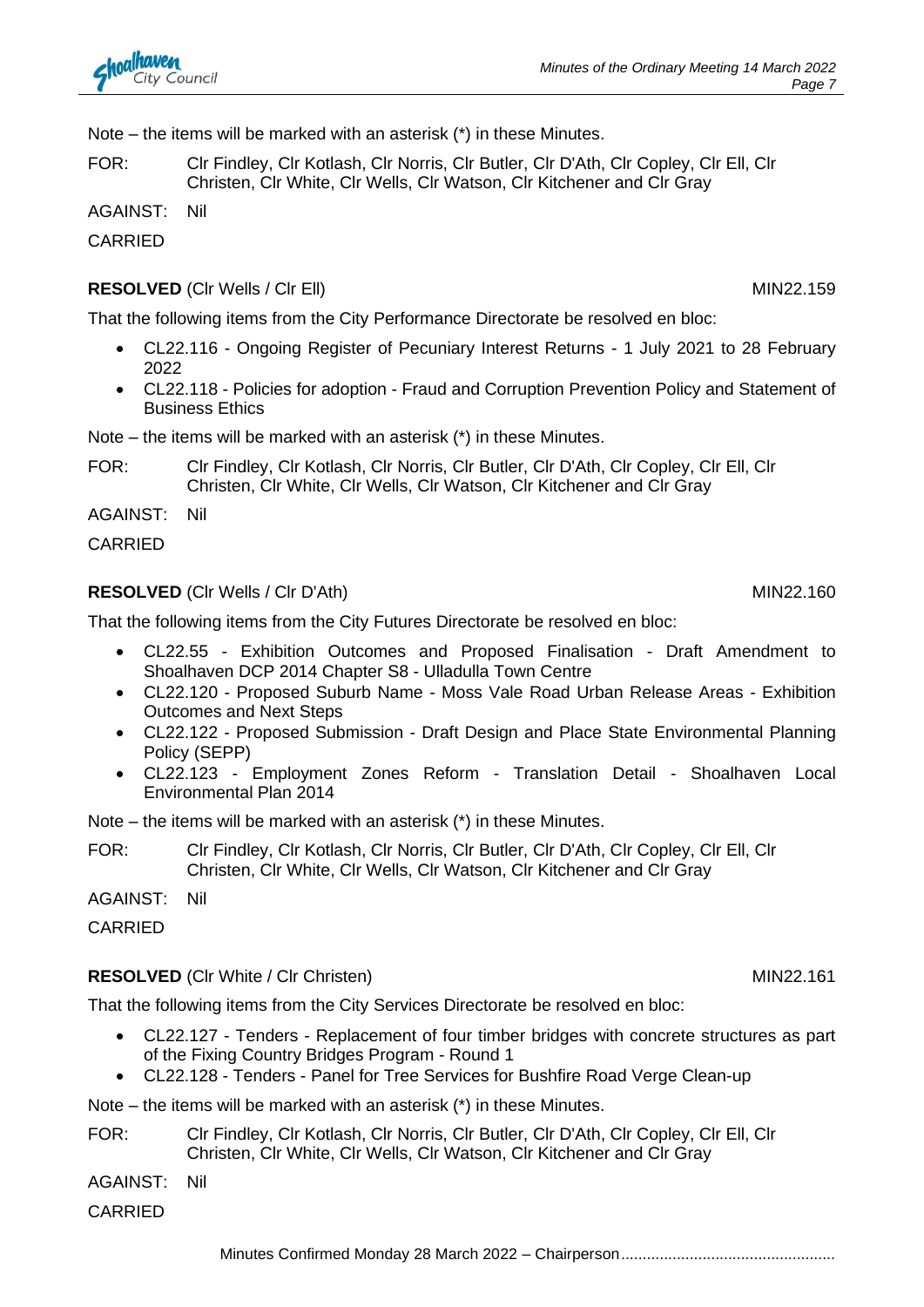

#### **RESOLVED** (CIr Ell / Cir Copley) MIN22.162

That the following items from Shoalhaven Water be resolved en bloc:

- CL22.130 Acquisition of sewer easement 15 Abernethy's Lane Meroo Meadow Lot 601 DP1223625
- CL22.131 Acquisition of sewer easement 1095 Meroo Road Meroo Meadow Lot 202 DP 1180659
- CL22.132 Review of Shoalhaven Water Group Policies

Note – the items will be marked with an asterisk (\*) in these Minutes.

FOR: Clr Findley, Clr Kotlash, Clr Norris, Clr Butler, Clr D'Ath, Clr Copley, Clr Ell, Clr Christen, Clr White, Clr Wells, Clr Watson, Clr Kitchener and Clr Gray

AGAINST: Nil

CARRIED

#### **REPORT OF THE NOWRA CBD REVITALISATION STRATEGY COMMITTEE - 16 FEBRUARY 2022**

#### **Items marked with an \* were resolved 'en block' see MIN22.158.**

|                   | CBD22.2 Election of Chairperson and Notification of Council |  |  | <b>HPERM Ref:</b> |
|-------------------|-------------------------------------------------------------|--|--|-------------------|
| <b>Resolution</b> |                                                             |  |  | D22/51095         |

**RESOLVED<sup>\*</sup>** (CIr White / CIr Copley) MIN22.163

That the Committee:

- 1. Receive the report regarding Council's Resolution in relation to the re-establishment for information (CL22.30 Nowra CBD Revitalisation Strategy Committee - MIN22.27);
- 2. Elect James Caldwell as Chairperson for the period to September 2022, noting that will be reaffirmed by Council.
- FOR: Clr Findley, Clr Kotlash, Clr Norris, Clr Butler, Clr D'Ath, Clr Copley, Clr Ell, Clr Christen, Clr White, Clr Watson, Clr Kitchener and Clr Gray
- AGAINST: Nil

CARRIED

#### **CBD22.6 Nowra CBD Revitalisation Strategy Project Management Services Contract HPERM Ref: D22/46158**

#### **RESOLVED<sup>\*</sup>** (CIr White / CIr Copley) MIN22.164

That the Committee adopt the CONTRACT OF ENGAGEMENT for Project Management Services as presented (attached) noting that;

- 1. The Executive that will act as the Principal's Agent is to be;
	- The CBD Committee Chair James Caldwell
	- A Committee Member Alison Henry
	- The Director City Services
- 2. The Contract will be managed and amended as required by the Principal's Representative Manager of Technical Services, to achieve the Contract objective.

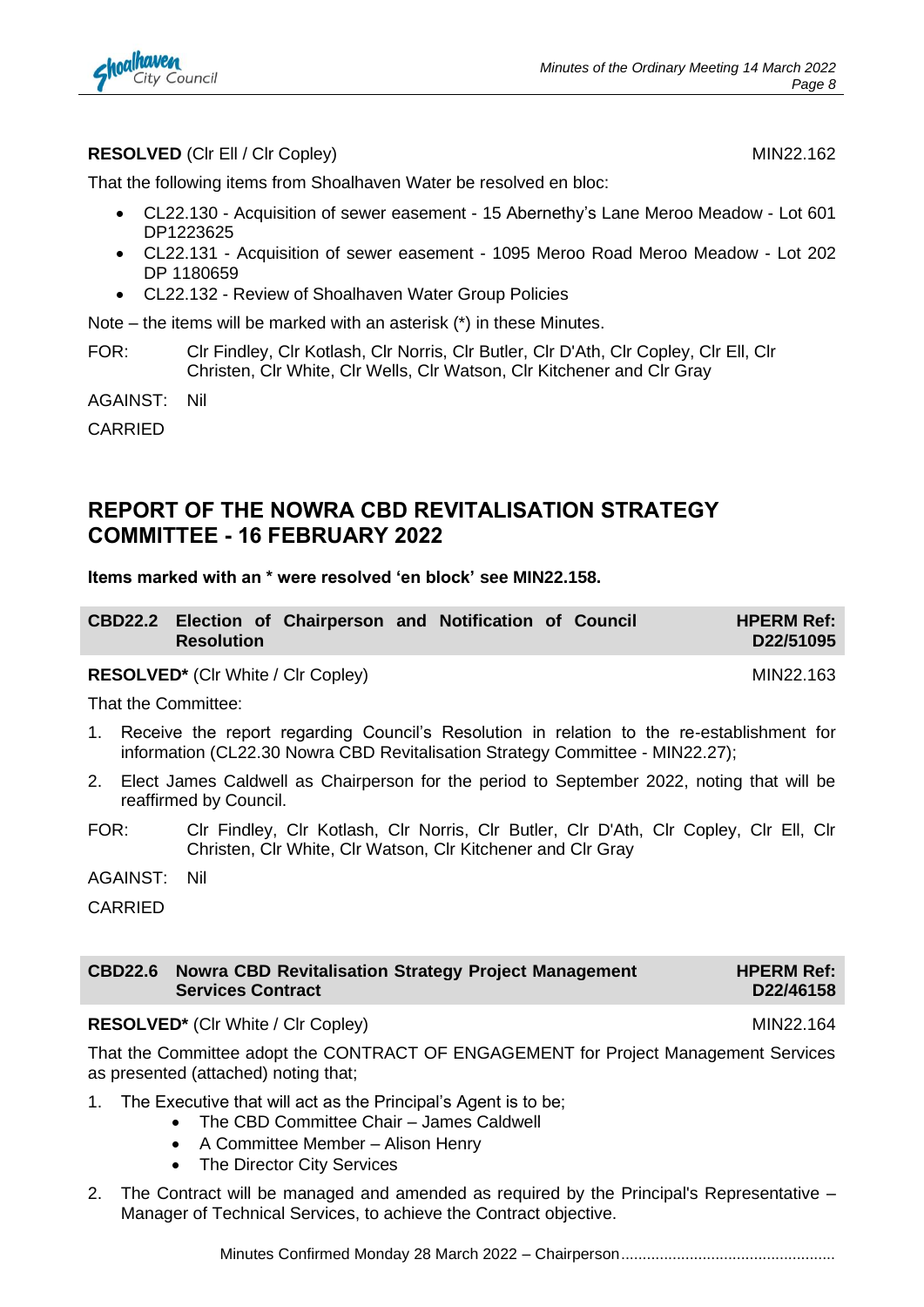

- 3. The Project Manager will be appointed by the Principle's Representative on the recommendation of the Principal's Agent
- 4. Project Updates will be provided via the Project Update Report that is received by the Committee at each meeting.
- FOR: Clr Findley, Clr Kotlash, Clr Norris, Clr Butler, Clr D'Ath, Clr Copley, Clr Ell, Clr Christen, Clr White, Clr Watson, Clr Kitchener and Clr Gray

AGAINST: Nil

CARRIED

|                                          |  | CBD22.7 Review of Terms of Reference - Nowra CBD |  | <b>HPERM Ref:</b> |
|------------------------------------------|--|--------------------------------------------------|--|-------------------|
| <b>Revitalisation Strategy Committee</b> |  |                                                  |  | D22/45676         |

**RESOLVED<sup>\*</sup>** (CIr White / CIr Copley) MIN22.165

That:

- 1. Council adopt the Draft Terms of Reference as presented (POL22/145) noting that the key changes include;
	- a. References to the annual budget allocation (currently \$500,000) now reflect the ratepegged increases in the budget allocation.
	- b. Membership criteria that better reflects the range of stakeholders that are engaged in the activities of the Committee and the inclusion of Councillors
	- c. Clauses dealing with removal of members have been added
	- d. Amendments to 'Working Groups' to include Sub Committees and define the key Working Groups.
- 2. Pending the adoption of part 1 above, that the initial appointment of the Strategic Advisor be Joanna Gash (Former Mayor, Councillor, and Federal Member) until September 2022, following that, an expression of interest will be called to permanently fill the position.
- FOR: Clr Findley, Clr Kotlash, Clr Norris, Clr Butler, Clr D'Ath, Clr Copley, Clr Ell, Clr Christen, Clr White, Clr Watson, Clr Kitchener and Clr Gray

AGAINST: Nil

CARRIED

#### **REPORTS**

**Items marked with an \* were resolved 'en block' see MIN22.159.**

| CL22.116 Ongoing Register of Pecuniary Interest Returns - 1 July | <b>HPERM Ref:</b> |
|------------------------------------------------------------------|-------------------|
| 2021 to 28 February 2022                                         | D21/514244        |

#### **RESOLVED<sup>\*</sup>** (CIr Wells / CIr Ell) MIN22.166

That the report of the Chief Executive Officer regarding the Ongoing Register of Pecuniary Interest Returns lodged for the period of 1 July 2021 to 28 February 2022 be received for information.

FOR: Clr Findley, Clr Kotlash, Clr Norris, Clr Butler, Clr D'Ath, Clr Copley, Clr Ell, Clr Christen, Clr White, Clr Watson, Clr Kitchener and Clr Gray

AGAINST: Nil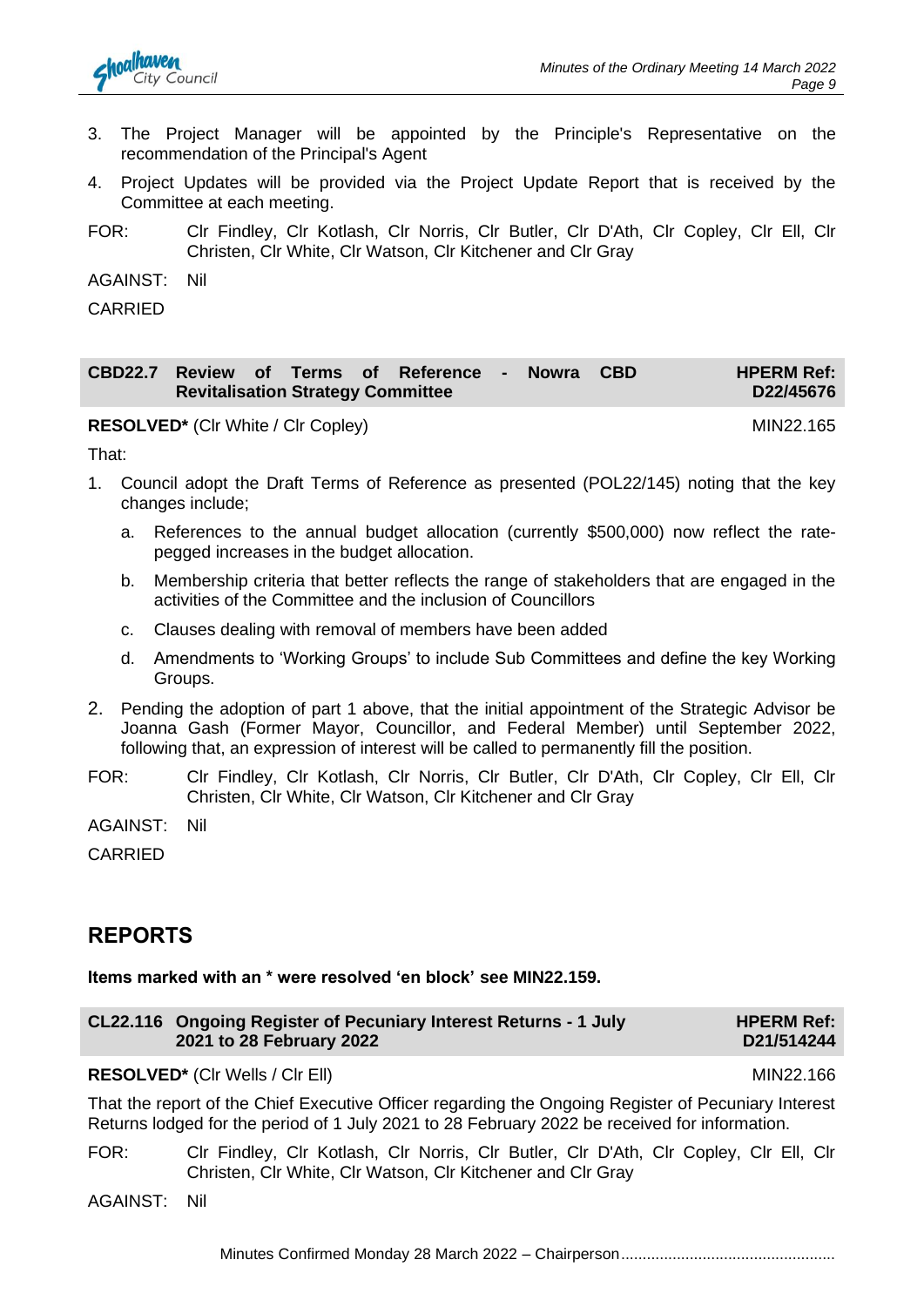

#### CARRIED

#### **CL22.117** Donations Policy Review **All Accords**  $\blacksquare$  **HPERM Ref:**  $\blacksquare$

**D21/336612**

Clr Wells – pecuniary interest declaration – he is the president of the Illawarra Academy of Sport which receives funding from the allocated donations budget - left the room and did not take part in discussion or vote.

#### **Recommendation**

That:

- 1. The Draft Donations Policy (Attachment 1) be placed on public exhibition for a period of four (4) weeks to obtain community feedback on the Draft Policy
- 2. All current recipients of donations be advised in writing of the public exhibition and their ability to make comment.
- 3. A report be provided at the completion of the exhibition period, outlining the submissions received and a Final Draft Policy and Procedures for adoption by the Council.

#### **RESOLVED** (CIr Christen / CIr D'Ath) MIN22.167

That:

- 1. The Draft Donations Policy (Attachment 1) be placed on public exhibition for a period of four (4) weeks to obtain community feedback on the Draft Policy
- 2. All current recipients of donations be advised in writing of the public exhibition and their ability to make comment.
- 3. A report be provided at the completion of the exhibition period, outlining the submissions received and a Final Draft Policy and Procedures for adoption by the Council.
- 4. The Policy be renamed as the "Community Donations Policy"
- 5. Due to taxation requirements, the Policy be limited to apply to only organisations which hold an ABN.
- 6. The following parts of the application form be amended as follows:
	- a. At question 8 remove commercial undertaking
	- b. The requirement for applicants to include financial statements of income and expenditure and balance sheet in support of applications
	- c. Appropriate due diligence questions be asked in relation to expenditure of donation funding.
	- d. Application form to request ABN Number of applicants under "details of Organisation/Individual"
	- e. "Does this project require council approval? If so complete part 9". Be inserted above question 9 in the application
- 7. It be made explicit in the Policy that organisations will be required to provide financial statements as part of the application process
- FOR: Clr Findley, Clr Kotlash, Clr Norris, Clr Butler, Clr D'Ath, Clr Copley, Clr Ell, Clr Christen, Clr White, Clr Watson, Clr Kitchener and Clr Gray

AGAINST: Nil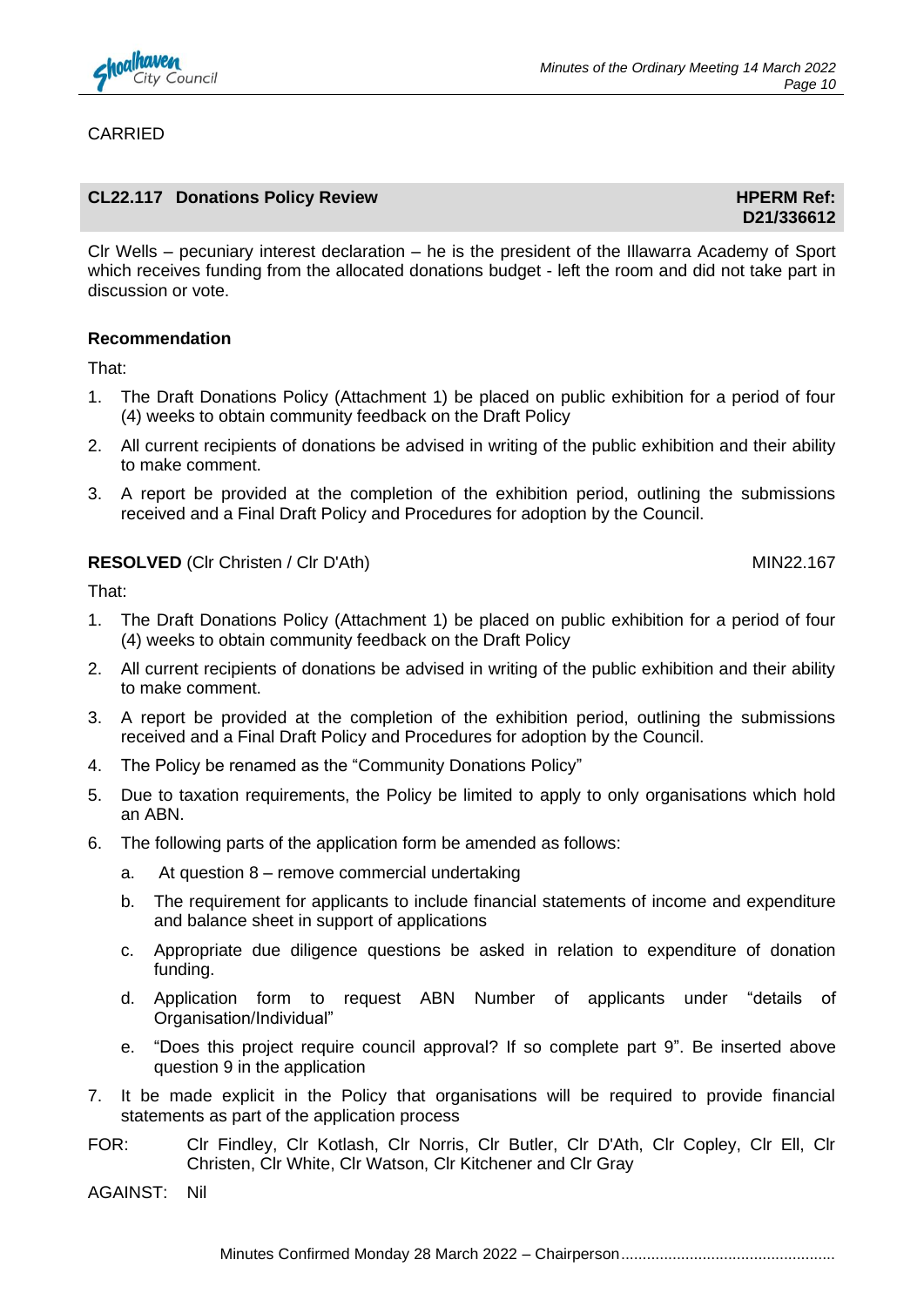

#### CARRIED

|      |                                                                                               | CL22.118 Policies for adoption - Fraud and Corruption Prevention<br><b>Policy and Statement of Business Ethics</b>                                   | <b>HPERM Ref:</b><br>D22/56190 |  |  |
|------|-----------------------------------------------------------------------------------------------|------------------------------------------------------------------------------------------------------------------------------------------------------|--------------------------------|--|--|
|      |                                                                                               | <b>RESOLVED*</b> (CIr Wells / CIr Ell)                                                                                                               | MIN22.168                      |  |  |
|      | That Council:                                                                                 |                                                                                                                                                      |                                |  |  |
|      | 1. Adopt the Fraud and Corruption Prevention Policy presented as Attachment 1 to this report. |                                                                                                                                                      |                                |  |  |
| 2.   |                                                                                               | Adopt the Statement of Business Ethics presented as Attachment 2 to this report.                                                                     |                                |  |  |
| FOR: |                                                                                               | CIr Findley, CIr Kotlash, CIr Norris, CIr Butler, CIr D'Ath, CIr Copley, CIr Ell, CIr<br>Christen, CIr White, CIr Watson, CIr Kitchener and CIr Gray |                                |  |  |
|      | . <del>.</del>                                                                                |                                                                                                                                                      |                                |  |  |

AGAINST: Nil

CARRIED

#### **Items marked with an \* were resolved 'en block' see MIN22.160.**

| <b>CL22.55</b> | <b>Exhibition Outcomes and Proposed Finalisation - Draft</b> | <b>HPERM Ref:</b> |
|----------------|--------------------------------------------------------------|-------------------|
|                | Amendment to Shoalhaven DCP 2014 Chapter S8 -                | D21/458853        |
|                | <b>Ulladulla Town Centre</b>                                 |                   |

**RESOLVED\*** (Cir Wells / Cir D'Ath) MIN22.169

That Council:

- 1. Adopt and finalise proposed Amendment No. 45 to Shoalhaven DCP 2014 Chapter S8: Ulladulla Town Centre as provided in **Attachment 2**, incorporating two (2) changes resulting from the public exhibition as discussed in this report.
- 2. Publicly notify the adoption of the DCP amendment in accordance with the requirements of the *NSW Environmental Planning and Assessment Act 1979* and Regulations.
- 3. Advise key stakeholders, including relevant industry representatives, the Ulladulla and Districts Community Forum CCB and those who made a submission, of this decision and when the DCP amendment will be made effective.
- 4. Add the following issues/possible changes raised in submissions to the scope of works for the future proposed housekeeping amendment to DCP Chapter S8, and receive a report on the future draft amendment, to consider the detail, prior to placing it on public exhibition:
	- a. Review the effectiveness/appropriateness of the Floor Space Ratio (FSR) incentives for consolidated lots, including whether the incentive FSR should apply to smaller lots.
	- b. Consider including additional development objectives in the Context statement for Precinct 3 Recreation and Special Activities.
	- c. Review the appropriateness of the requirement for 25% of site area to be deep soil planting in the commercial core precinct (specifically the Harbour Triangle sub-precinct).
	- d. Update maps and figures to reflect the final harbourside walkway project alignment within the Harbour Triangle Precinct.
	- e. Review planned pedestrian paths across the DCP area as part of the general review of planned infrastructure improvements.
	- f. Review the Height of Buildings map relative to the riparian corridor and buffer from the top of Millards Creek bank.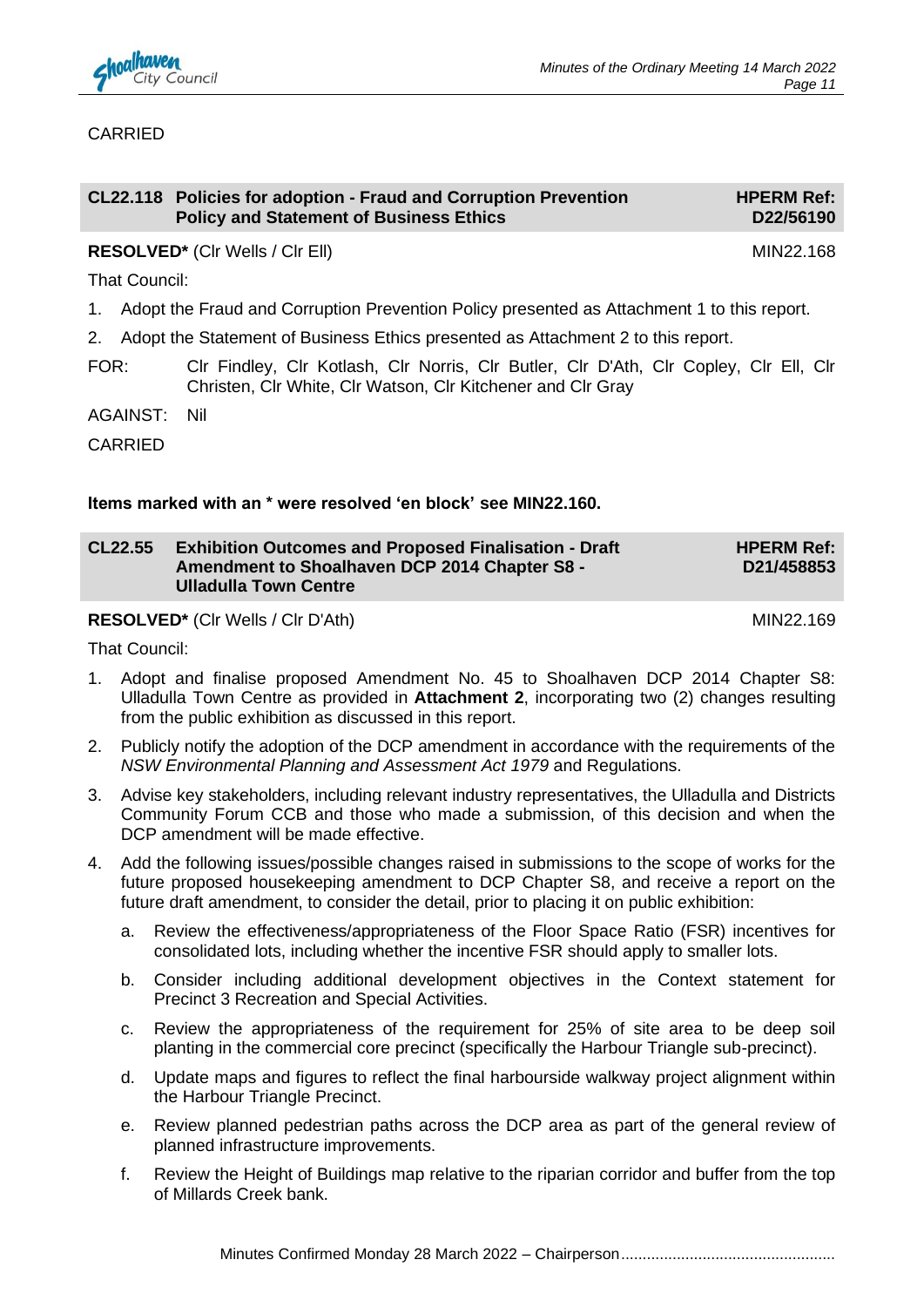FOR: Clr Findley, Clr Kotlash, Clr Norris, Clr Butler, Clr D'Ath, Clr Copley, Clr Ell, Clr Christen, Clr White, Clr Watson, Clr Kitchener and Clr Gray

AGAINST: Nil

CARRIED

#### **CL22.119 Exhibition Outcomes - Planning Proposal (PP005) - Revision and Proposed Re-Exhibition - 'Deferred' Land, Warrah Road, Bangalee HPERM Ref: D21/523566**

#### **Recommendation**

That Council:

- 1. Endorse the revised proposal and modified Local Environmental Plan (LEP) maps contained in this Report and prepare an updated Planning Proposal (PP) that also includes:
	- a. Information about the proposed biodiversity certification of the development land and proposed conservation arrangements for the environmental land as outlined in recommendation 2 below;
	- b. A revised subdivision concept plan 2022;
	- c. Current agency comments.
- 2. Endorse, **in principle**, the transfer/dedication of the proposed C2 Environmental Conservation zoned land (part of Lot 24 DP 714096) to Council at the appropriate point in the future with a single, fully costed and funded Biodiversity Stewardship Agreement (BSA), registered on Title.
- 3. Forward an updated PP to the NSW Department of Planning and Environment (DPE) with a request for a further Gateway extension to permit re-exhibition and finalisation of the PP.
- 4. Publicly exhibit the updated PP in accordance with legislative requirements and consult relevant agencies (provided Gateway extension is issued), with costs accrued to date to be invoiced and paid by the Proponent prior to exhibition commencing.
- 5. Concurrently exhibit the Biodiversity Certification Application (BCA) and updated BCAR with the PP for 30 days in accordance with s8.6 of the *Biodiversity Conservation Act 2016*.
- 6. Receive a future report on the outcomes of the re-exhibition and proposed finalisation process.
- 7. Advise the proponent and previous submitters of this resolution.

#### **RESOLVED** (CIr Findley / CIr White) MIN22.170

That Council:

- 1. Endorse the revised proposal and modified Local Environmental Plan (LEP) maps contained in this Report and prepare an updated Planning Proposal (PP) that also includes:
	- a. Information about the proposed biodiversity certification of the development land and proposed conservation arrangements for the environmental land as outlined in recommendation 2 below;
	- b. A revised subdivision concept plan 2022;
	- c. Current agency comments.
- 2. Endorse, **in principle**, the transfer/dedication of the proposed C2 Environmental Conservation zoned land (part of Lot 24 DP 714096) to Council at the appropriate point in the future with a single, fully costed and funded Biodiversity Stewardship Agreement (BSA), registered on Title.
- 3. Forward an updated PP to the NSW Department of Planning and Environment (DPE) with a request for a further Gateway extension to permit re-exhibition and finalisation of the PP.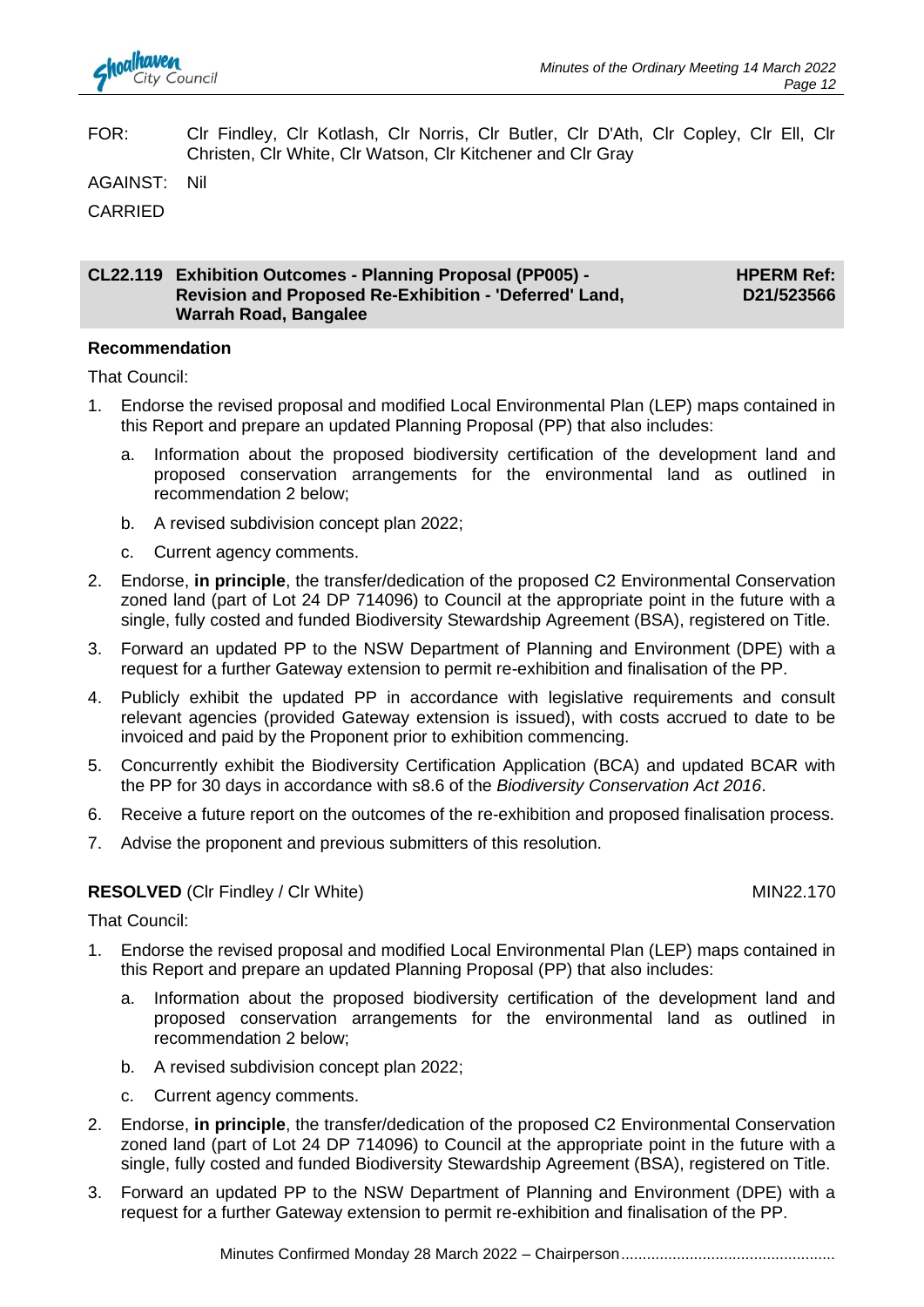

- 4. Publicly exhibit the updated PP in accordance with legislative requirements and consult relevant agencies (provided Gateway extension is issued), with costs accrued to date to be invoiced and paid by the Proponent prior to exhibition commencing.
- 5. Concurrently exhibit the Biodiversity Certification Application (BCA) and updated BCAR with the PP for 30 days in accordance with s8.6 of the *Biodiversity Conservation Act 2016*.
- 6. Receive a future report on the outcomes of the re-exhibition and proposed finalisation process.
- 7. Advise the proponent and previous submitters of this resolution.
- 8. Prepare any future DCP Chapter for the area in accordance with Part 6 of the LEP including requirements for appropriate tree retention within the subdivision area.
- FOR: Clr Findley, Clr Kotlash, Clr Norris, Clr Butler, Clr D'Ath, Clr Copley, Clr Ell, Clr Christen, Clr White, Clr Watson, Clr Kitchener and Clr Gray

AGAINST: Nil

CARRIED

| CL22.120 Proposed Suburb Name - Moss Vale Road Urban      | <b>HPERM Ref:</b> |
|-----------------------------------------------------------|-------------------|
| <b>Release Areas - Exhibition Outcomes and Next Steps</b> | D21/552165        |

**RESOLVED<sup>\*</sup>** (CIr Wells / CIr D'Ath) MIN22.171

That Council:

- 1. Nominate "Badagarang" as the proposed name for the Moss Vale Road Urban Release Areas and submit it to the NSW Geographical Names Board for consideration at their next official Board Meeting.
- 2. Promote the suburb boundary outlined in red in Figure 3 of this report as the recommended boundary for the new suburb and:
	- a. Provide the recommended suburb boundary and community feedback on boundary options for the Board's consideration.
	- b. Request that they collaborate with Council, affected landowners and relevant stakeholders in the settling of the new suburb boundary.
- FOR: Clr Findley, Clr Kotlash, Clr Norris, Clr Butler, Clr D'Ath, Clr Copley, Clr Ell, Clr Christen, Clr White, Clr Watson, Clr Kitchener and Clr Gray

AGAINST: Nil

**CARRIED** 

| <b>CL22.121 Proposed Submission - NSW Government discussion</b> | <b>HPERM Ref:</b> |
|-----------------------------------------------------------------|-------------------|
| paper: 'A new approach to rezonings'                            | D22/36451         |

Clr Ell – less than significant non pecuniary interest declaration - he has a client purchasing in that estate - remained in the room and took part in discussion and voted.

#### **Recommendation**

That Council:

- 1. Receive the report on the 'Discussion paper A new approach to rezonings' (**Attachment 1**) released by the NSW Department of Planning & Environment (DPE), for information.
- 2. Raise strong concerns with the proposed approach and endorse the attached submission (**Attachment 2**), with any adjustments resulting from the consideration of this report and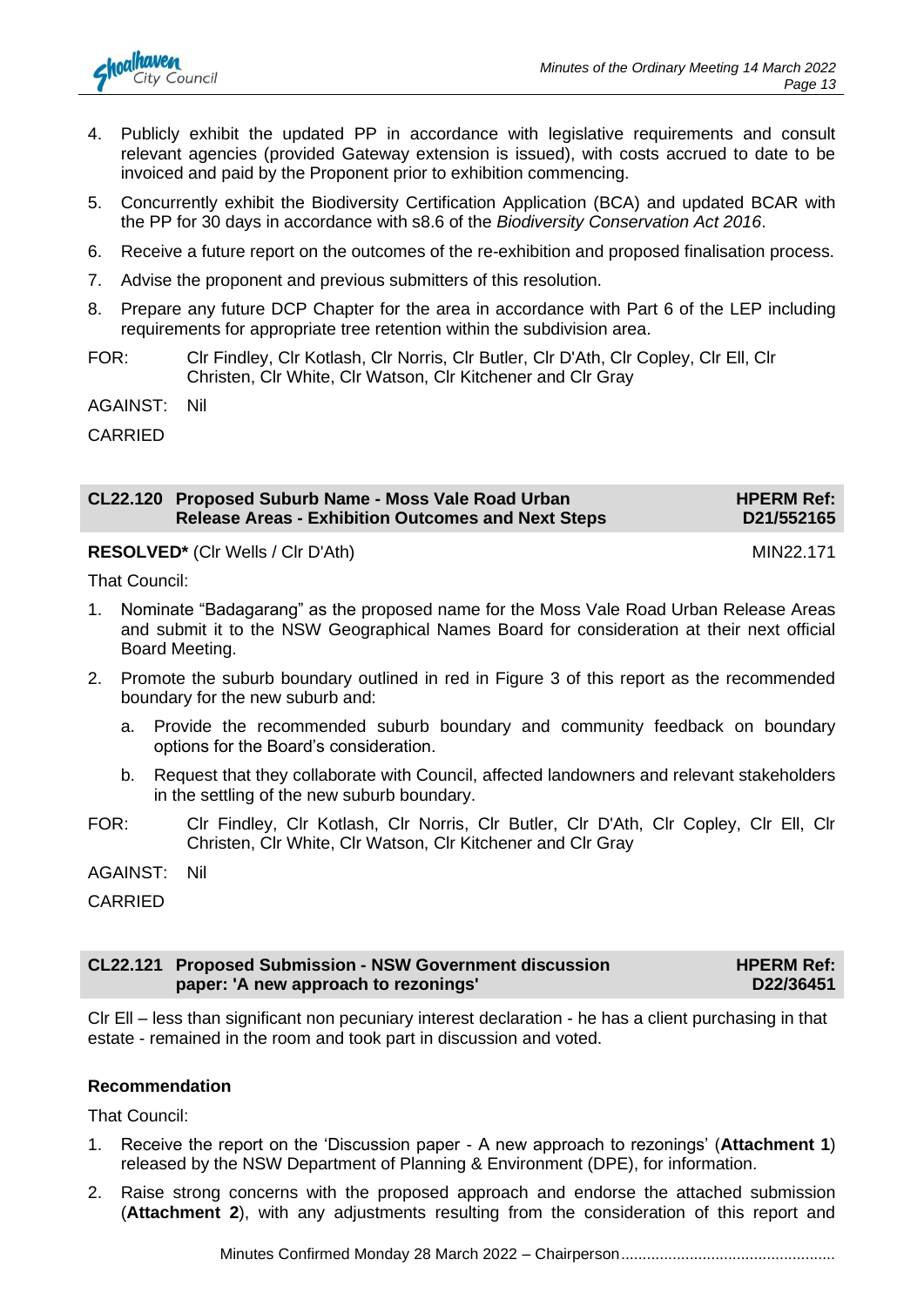

advise DPE accordingly.

- 3. Provide a copy of Council's submission to Local Government NSW and support them in any advocacy/representations they undertake associated with this matter.
- 4. Strongly request that DPE undertakes further detailed and meaningful consultation and dialogue with Councils on the proposed changes to the rezoning process before they are finalised and implemented.
- 5. Receive future reports, if required, to enable further consideration of or comment on the detail of the proposed reforms to the rezoning process.

Note: Clr Wells returned to the meeting.

#### **RESOLVED** (CIr Ell / CIr Copley) MIN22.172

**HPERM Ref: D22/69028**

That Council:

- 1. Receive the report on the 'Discussion paper A new approach to rezonings' (**Attachment 1**) released by the NSW Department of Planning & Environment (DPE), for information.
- 2. Raise strong concerns with the proposed approach and endorse the attached submission (**Attachment 2**), with any adjustments resulting from the consideration of this report and advise DPE accordingly.
- 3. Provide a copy of Council's submission to Local Government NSW and support them in any advocacy/representations they undertake associated with this matter.
- 4. Strongly request that DPE undertakes further detailed and meaningful consultation and dialogue with Councils on the proposed changes to the rezoning process before they are finalised and implemented.
- 5. Receive future reports, if required, to enable further consideration of or comment on the detail of the proposed reforms to the rezoning process.
- FOR: Clr Findley, Clr Kotlash, Clr Norris, Clr Butler, Clr D'Ath, Clr Copley, Clr Ell, Clr Christen, Clr White, Clr Wells, Clr Watson, Clr Kitchener and Clr Gray

AGAINST: Nil

CARRIED

| CL22.122 Proposed Submission - Draft Design and Place State |
|-------------------------------------------------------------|
| <b>Environmental Planning Policy (SEPP)</b>                 |

#### **RESOLVED\*** (Cir Wells / Cir D'Ath) MIN22.173

That Council make a submission (**Attachment 1** of this report) to the NSW Department of Planning and Environment in relation to the draft *State Environmental Planning Policy (Design and Place) 2021* and supporting guides.

FOR: Clr Findley, Clr Kotlash, Clr Norris, Clr Butler, Clr D'Ath, Clr Copley, Clr Ell, Clr Christen, Clr White, Clr Watson, Clr Kitchener and Clr Gray

AGAINST: Nil

CARRIED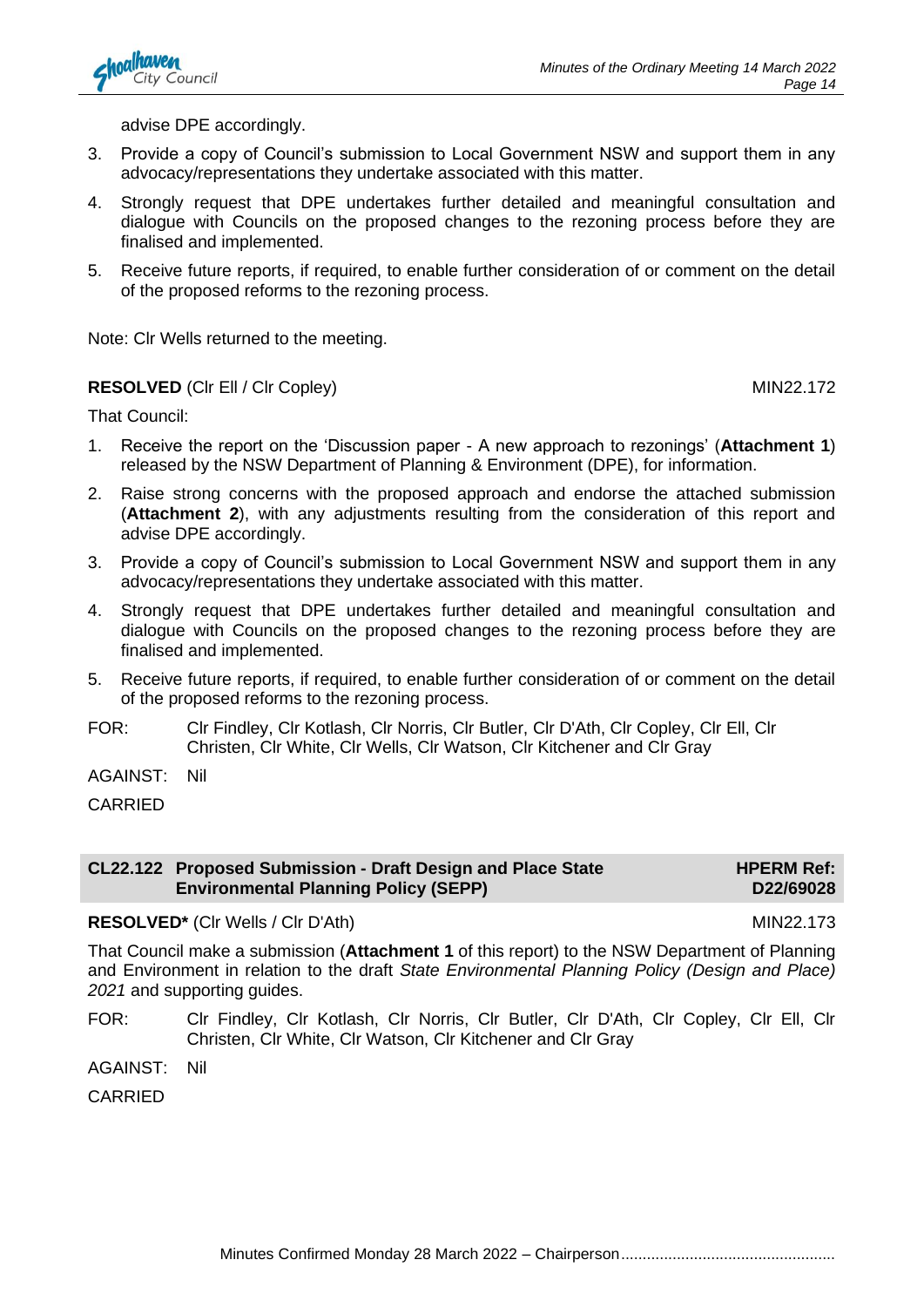

#### **CL22.123 Employment Zones Reform - Translation Detail - Shoalhaven Local Environmental Plan 2014**

#### **HPERM Ref: D22/64120**

**RESOLVED\*** (Cir Wells / Cir D'Ath) MIN22.174

That Council:

- 1. Endorse the proposed Employment Zones Translation detail as outlined in this report and its attachments.
- 2. Acknowledge that the associated public exhibition process will be managed by the NSW Department of Planning and Environment (DPE) and request meaningfully consult with Council throughout the public exhibition and implementation process to avoid unintended consequences.
- 3. Strongly request DPE to send correspondence to all directly affected landowners (i.e., landowners of employment zoned land) advising of the exhibition arrangements, and actively and meaningfully engage with the Shoalhaven community to ensure they understand the full implications of the employment zones reform and what it means for them.
- 4. Receive a further report in due course either during (if needed) or following the conclusion of DPE's public exhibition process.
- FOR: Clr Findley, Clr Kotlash, Clr Norris, Clr Butler, Clr D'Ath, Clr Copley, Clr Ell, Clr Christen, Clr White, Clr Watson, Clr Kitchener and Clr Gray

AGAINST: Nil

CARRIED

#### **CL22.124 Business Assistance Provided Locally - COVID & Disaster programs**

#### **Recommendation**

That the report on Business Assistance Provided Locally - COVID & Disaster programs be received for information.

#### **RESOLVED** (CIr Wells / CIr White) MIN22.175

That the report on Business Assistance Provided Locally - COVID & Disaster programs be received for information.

FOR: Clr Findley, Clr Kotlash, Clr Norris, Clr Butler, Clr D'Ath, Clr Copley, Clr Ell, Clr Christen, Clr White, Clr Wells, Clr Watson, Clr Kitchener and Clr Gray

AGAINST: Nil

CARRIED

#### **CL22.125 NSW Regional Defence Networks Program - Regional Lead - Shoalhaven City Council**

**HPERM Ref: D22/89785**

**HPERM Ref: D22/34676**

#### **Recommendation**

That Council:

- 1. Note and accept the outcome of the public tender process to the implement Regional Defence Network Program across NSW through which Council has been selected as the partner agency to deliver the program in the Illawarra-Shoalhaven.
- 2. Support this initiative of the NSW Government and extends its thanks for doing so.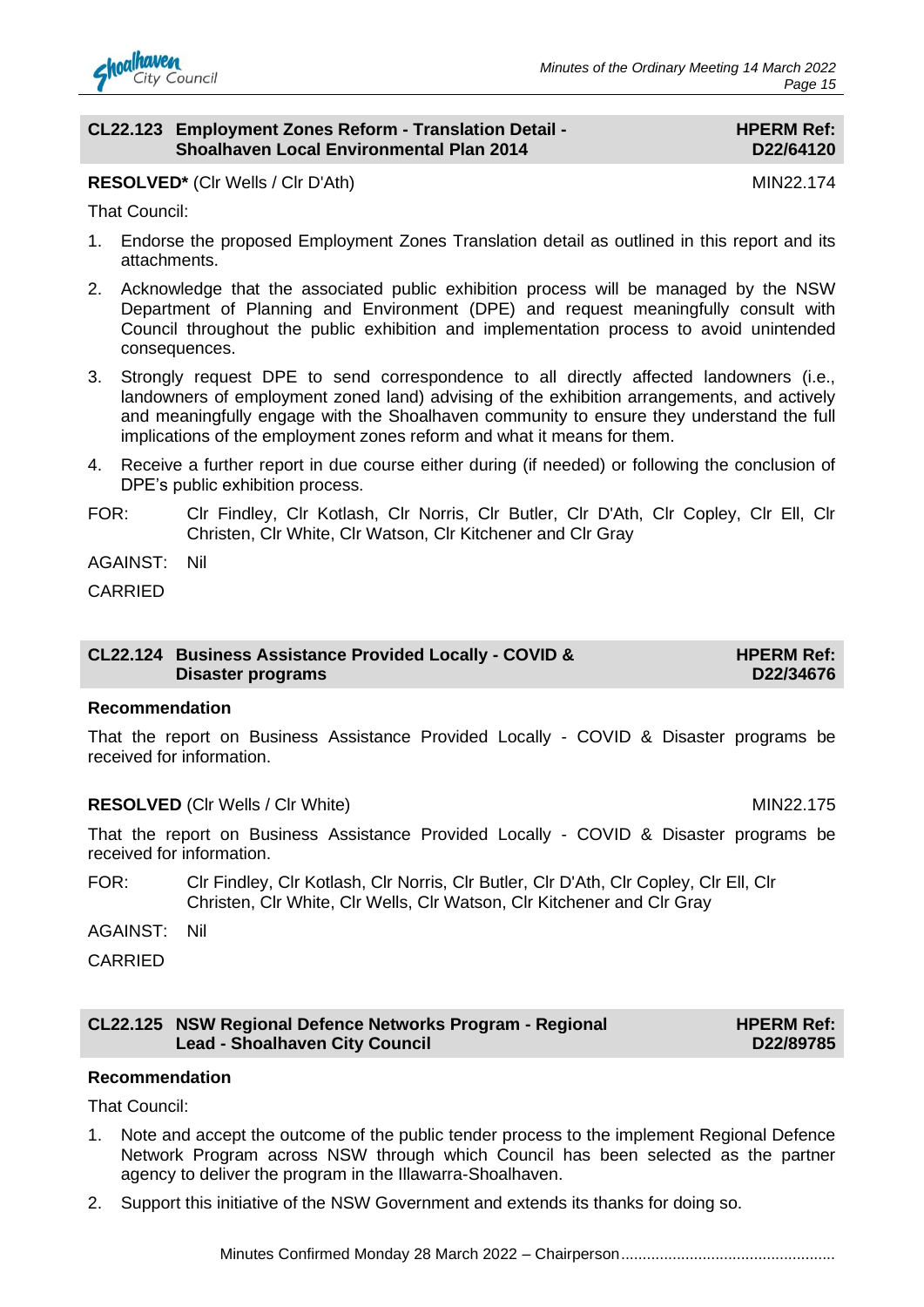

#### **RESOLVED** (CIr Ell / CIr Christen) MIN22.176

That Council:

- 1. Note and accept the outcome of the public tender process to the implement Regional Defence Network Program across NSW through which Council has been selected as the partner agency to deliver the program in the Illawarra-Shoalhaven.
- 2. Support this initiative of the NSW Government and extends its thanks for doing so.
- FOR: Clr Findley, Clr Kotlash, Clr Norris, Clr Butler, Clr D'Ath, Clr Copley, Clr Ell, Clr Christen, Clr White, Clr Wells, Clr Watson, Clr Kitchener and Clr Gray

AGAINST: Nil

CARRIED

| CL22.126 Jervis Bay Regional Boat Ramp, Woollamia - Master<br><b>Plan - Boat Maintenance Facility</b> | <b>HPERM REF:</b><br>D22/52676 |
|-------------------------------------------------------------------------------------------------------|--------------------------------|
|                                                                                                       |                                |

Item dealt with earlier in the meeting see MIN22.154

#### **Items marked with an \* were resolved 'en block' see MIN22.161.**

| CL22.127 Tenders - Replacement of four timber bridges with | <b>HPERM Ref:</b> |
|------------------------------------------------------------|-------------------|
| concrete structures as part of the Fixing Country          | D22/43088         |
| <b>Bridges Program - Round 1</b>                           |                   |

#### **RESOLVED<sup>\*</sup>** (CIr White / CIr Christen) MIN22.177

That Council consider a separate confidential report in accordance with Section 10A(2)(d)(i) of the Local Government Act 1993.

FOR: Clr Findley, Clr Kotlash, Clr Norris, Clr Butler, Clr D'Ath, Clr Copley, Clr Ell, Clr Christen, Clr White, Clr Watson, Clr Kitchener and Clr Gray

AGAINST: Nil

CARRIED

| CL22.128 Tenders - Panel for Tree Services for Bushfire Road<br><b>Verge Cleanup</b> | <b>HPERM Ref:</b><br>D22/43106 |
|--------------------------------------------------------------------------------------|--------------------------------|
| <b>RESOLVED*</b> (CIr White / CIr Christen)                                          | MIN22.178                      |

That Council consider a separate confidential report in accordance with Section 10A(2)(d)(i) of the Local Government Act 1993.

FOR: Clr Findley, Clr Kotlash, Clr Norris, Clr Butler, Clr D'Ath, Clr Copley, Clr Ell, Clr Christen, Clr White, Clr Watson, Clr Kitchener and Clr Gray

AGAINST: Nil

CARRIED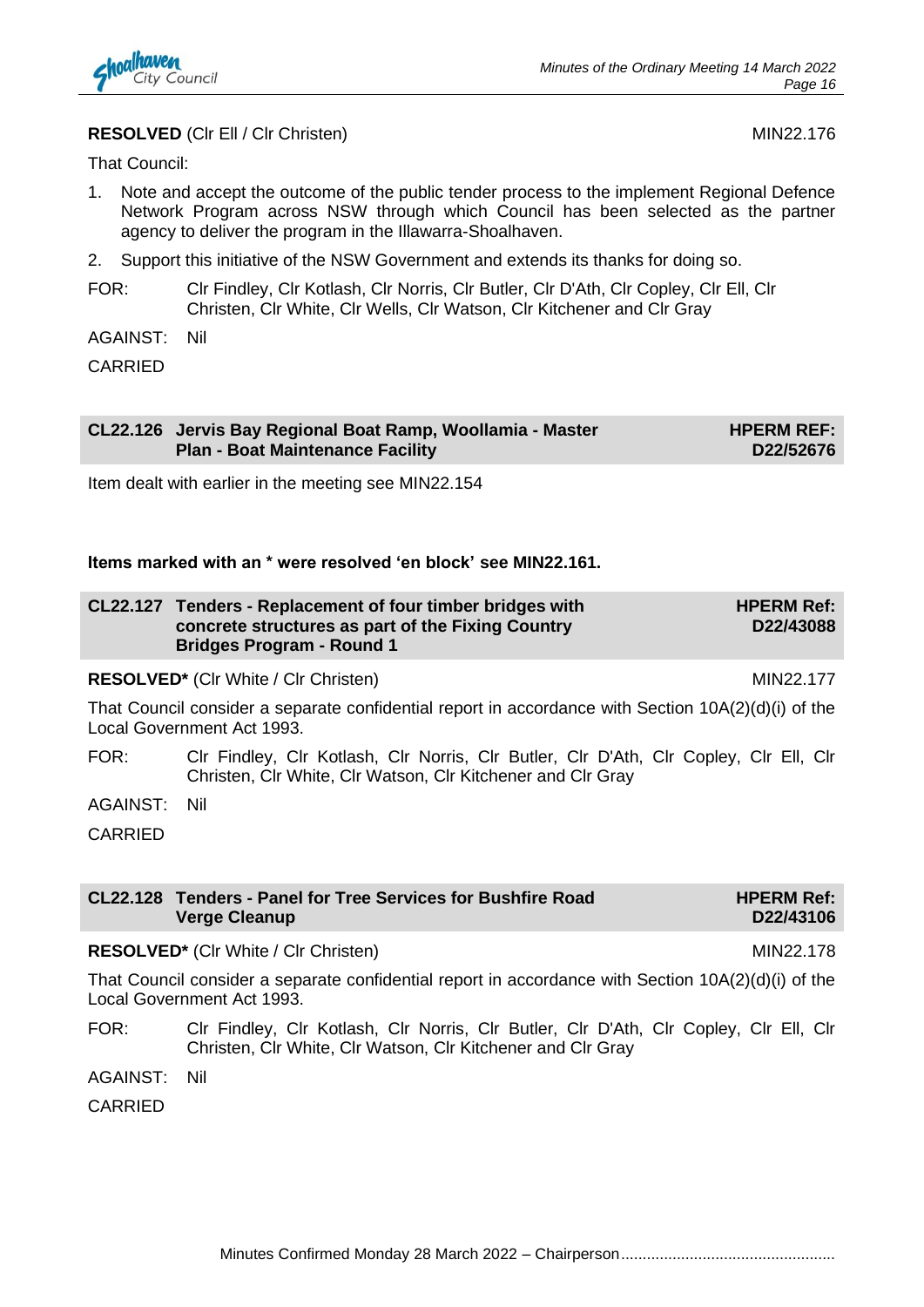

#### **CL22.129 DA21/1612– Bolong Road Bolong - Lot 1 DP 531429 HPERM Ref:**

# **D21/350834**

#### **Recommendation**

That Council:

- 1. Confirm it supports, pursuant to cl 4.6 (Exceptions to development standards) of the SLEP 2014, the applicant's request to vary the height limit of 11m to 23.75m; and
- 2. Determine application DA21/1612 for a concrete batching plant, ancillary structures, associated signage, and civil and landscape works at Lot 1 DP 531429, Bolong Road, Bolong by way of approval subject to the recommended conditions of consent contained in **Attachment 4** of this report.

#### **RESOLVED** (Clr Wells / Clr Christen) MIN22.179

**HPERM Ref: D21/507944**

That Council:

- 1. Confirm it supports, pursuant to cl 4.6 (Exceptions to development standards) of the SLEP 2014, the applicant's request to vary the height limit of 11m to 23.75m;
- 2. Determine application DA21/1612 for a concrete batching plant, ancillary structures, associated signage, and civil and landscape works at Lot 1 DP 531429, Bolong Road, Bolong by way of approval subject to the recommended conditions of consent contained in **Attachment 4** of this report;
- 3. Ensures that the appropriate accessibility criteria are met for the new office, lunchroom, toilets and showers.
- 4. Suggests, if appropriate, changing the colour of the silos from Surfmist to a darker colour that will blend in with the countryside;
- 5. Suggests that Allocasuarina species be considered in the landscape works as boundary screening, as these are feed trees for the endangered Glossy Black Cockatoo;
- 6. Encourages the use of renewable energy for the batching plant.
- FOR: Clr Findley, Clr Kotlash, Clr Norris, Clr Butler, Clr D'Ath, Clr Copley, Clr Ell, Clr Christen, Clr White, Clr Wells, Clr Watson, Clr Kitchener and Clr Gray

AGAINST: Nil

CARRIED

#### **Items marked with an \* were resolved 'en block' see MIN22.162.**

**CL22.130 Acquisition of sewer easement - 15 Abernethys Lane Meroo Meadow - Lot 601 DP1223625**

#### **RESOLVED<sup>\*</sup>** (CIr Ell / CIr Copley) MIN22.180

That Council:

- 1. Acquire an Easement for Sewer 4 & 5 metres wide over part of Lot 601 DP1223625, No. 15 Abernethys Lane Meroo Meadow, marked (E1) and highlighted on the attached draft survey plan.
- 2. Pay compensation of \$33,350 (plus GST if applicable) and reasonable costs associated with the acquisition, in accordance with the provisions of the Land Acquisition (Just Terms Compensation) Act 1993, from the Sewer Fund.
- 3. If applicable, adjust the compensation in accordance with the area of the easement determined by the final registered survey plan.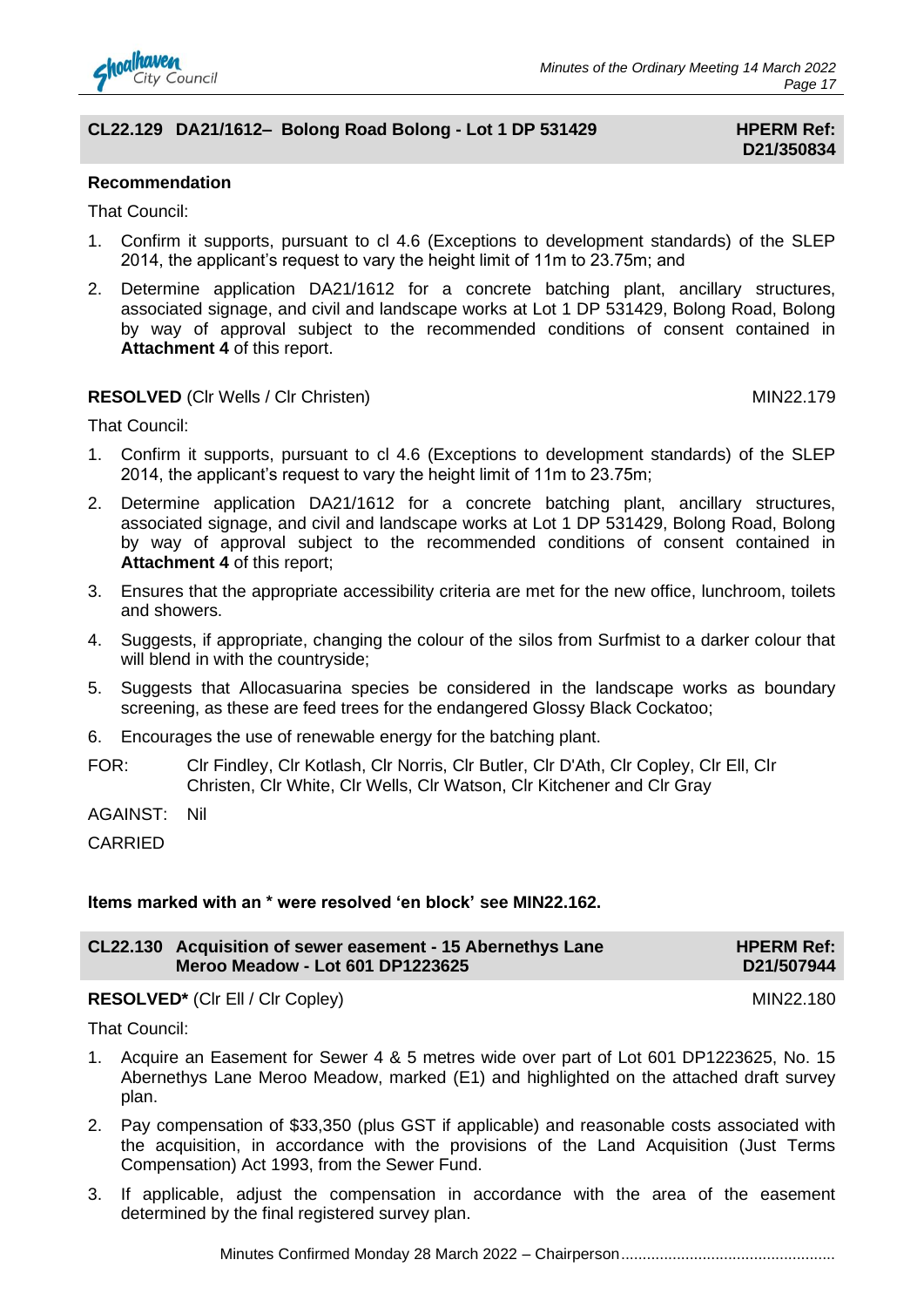

- 4. Authorise the affixing of the Common Seal of the Council of the City of Shoalhaven to any documents required to be sealed and that the Chief Executive Officer be authorised to sign any documents necessary to give effect to this resolution.
- FOR: Clr Findley, Clr Kotlash, Clr Norris, Clr Butler, Clr D'Ath, Clr Copley, Clr Ell, Clr Christen, Clr White, Clr Watson, Clr Kitchener and Clr Gray

AGAINST: Nil

CARRIED

| CL22.131 Acquisition of sewer easement - 1095 Meroo Road | <b>HPERM Ref:</b> |
|----------------------------------------------------------|-------------------|
| Meroo Meadow - Lot 202 DP 1180659                        | D21/508359        |

**RESOLVED\*** (CIr Ell / CIr Copley) MIN22.181

That Council:

- 1. Acquire an Easement for Sewer 4 & 5 metres wide over part of Lot 202 DP1180659, No. 1095 Meroo Road Meroo Meadow, marked (S1) and highlighted on the attached draft survey plan.
- 2. Pay compensation of \$12,000 (plus GST if applicable) and reasonable costs associated with the acquisition, in accordance with the provisions of the Land Acquisition (Just Terms Compensation) Act 1993, from the Water Fund.
- 3. If applicable, adjust the compensation in accordance with the area of the easement determined by the final registered survey plan.
- 4. Authorise the affixing of the Common Seal of the Council of the City of Shoalhaven to any documents required to be sealed and that the Chief Executive Officer be authorised to sign any documents necessary to give effect to this resolution.
- FOR: Clr Findley, Clr Kotlash, Clr Norris, Clr Butler, Clr D'Ath, Clr Copley, Clr Ell, Clr Christen, Clr White, Clr Watson, Clr Kitchener and Clr Gray

AGAINST: Nil

CARRIED

|  | CL22.132 Review of Shoalhaven Water Group Policies |  |
|--|----------------------------------------------------|--|
|--|----------------------------------------------------|--|

**RESOLVED\*** (CIr Ell / CIr Copley) MIN22.182

That Council

- 1. Reaffirm the following policies with no or minor changes
	- a. Drinking Water Quality
	- b. Rainwater Tank Rebate
- FOR: Clr Findley, Clr Kotlash, Clr Norris, Clr Butler, Clr D'Ath, Clr Copley, Clr Ell, Clr Christen, Clr White, Clr Watson, Clr Kitchener and Clr Gray

AGAINST: Nil

CARRIED

Minutes Confirmed Monday 28 March 2022 – Chairperson..................................................

**D22/80779**

**HPERM Ref:** 

**D21/508359**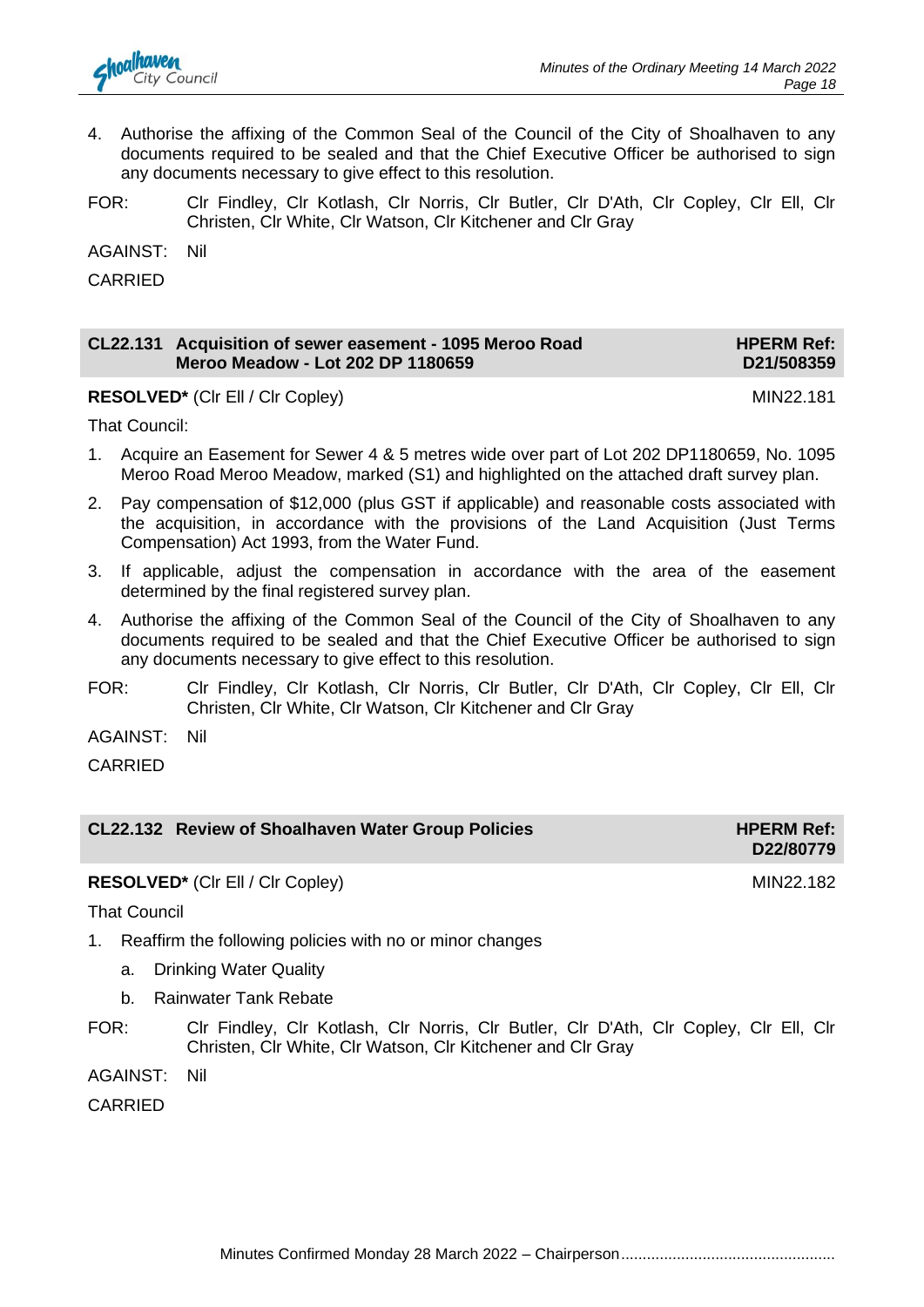

### **NOTICES OF MOTION / QUESTIONS ON NOTICE**

#### **CL22.113 Notice of Motion - Bay and Basin Revitalisation Workshop**

**HPERM Ref: D22/60630**

#### **Note: This matter was withdrawn**

#### **Recommendation**

That Council:

- 1. Organise a "Bay and Basin Revitalisation Workshop" to be facilitated by Mrs Fran Mooney (2022 Shoalhaven Citizen of the year) within one month from the date of adoption of this resolution, The purpose of the workshop is to engage local community organisations and stakeholders to recommend proposals to Council to improve amenities in the Bay and Basin area.
- 2. Send invitations to participate in the workshop to the following:
	- a. The Mayor,
	- b. All Ward 2 and Ward 3 Councillors,
	- c. Director City Lifestyles (or nominee); and
	- d. Other local individuals, community organisations, CCBs, Businesses Chambers Of Commerce and sporting groups as determined by the CEO in consultation with Fran Mooney.
- 3. Directs that the workshop is to address the following matters:
	- a. Consultation on the update to the Community Strategic Plan.
	- b. Achieving the objectives of the Bay & Basin Community-Led Strategic Plan.
	- c. Revitalisation of Frances Ryan Reserve to compliment the delivery of the Bob Proudfoot Pavilion and new library.
	- d. Delivery of the planned revitalisation of the Sanctuary Point shops including addressing the appearance of the rear of the shops.
	- e. a pump track to be located in the Sanctuary Point area.
	- f. Improved active transport infrastructure to facilitate greater connections between Frances Ryan Reserve and Clifton Park.
	- g. Improved sporting and other community facilities for local young people.
	- h. Improving public transportation between the villages and the broader Shoalhaven.
	- i. The application for grants to achieve the community's goals.
	- j. Any other matters that relate to improving amenities and the lifestyle of local residents.
- 4. Directs that a report be prepared by the CEO about the outcomes of the workshop which includes options about future workshops on an annual, biannual or quarterly basis.

#### **CL22.133 Notice of Motion - Community Engagement in Delivery Program & Operational Plan (DPOP) process**

**HPERM Ref: D22/84258**

#### **Recommendation**

That Council:

1. Create a Delivery Program & Operational Plan (DPOP) input form to provide an opportunity for the community to provide input in to the DPOP process every financial year.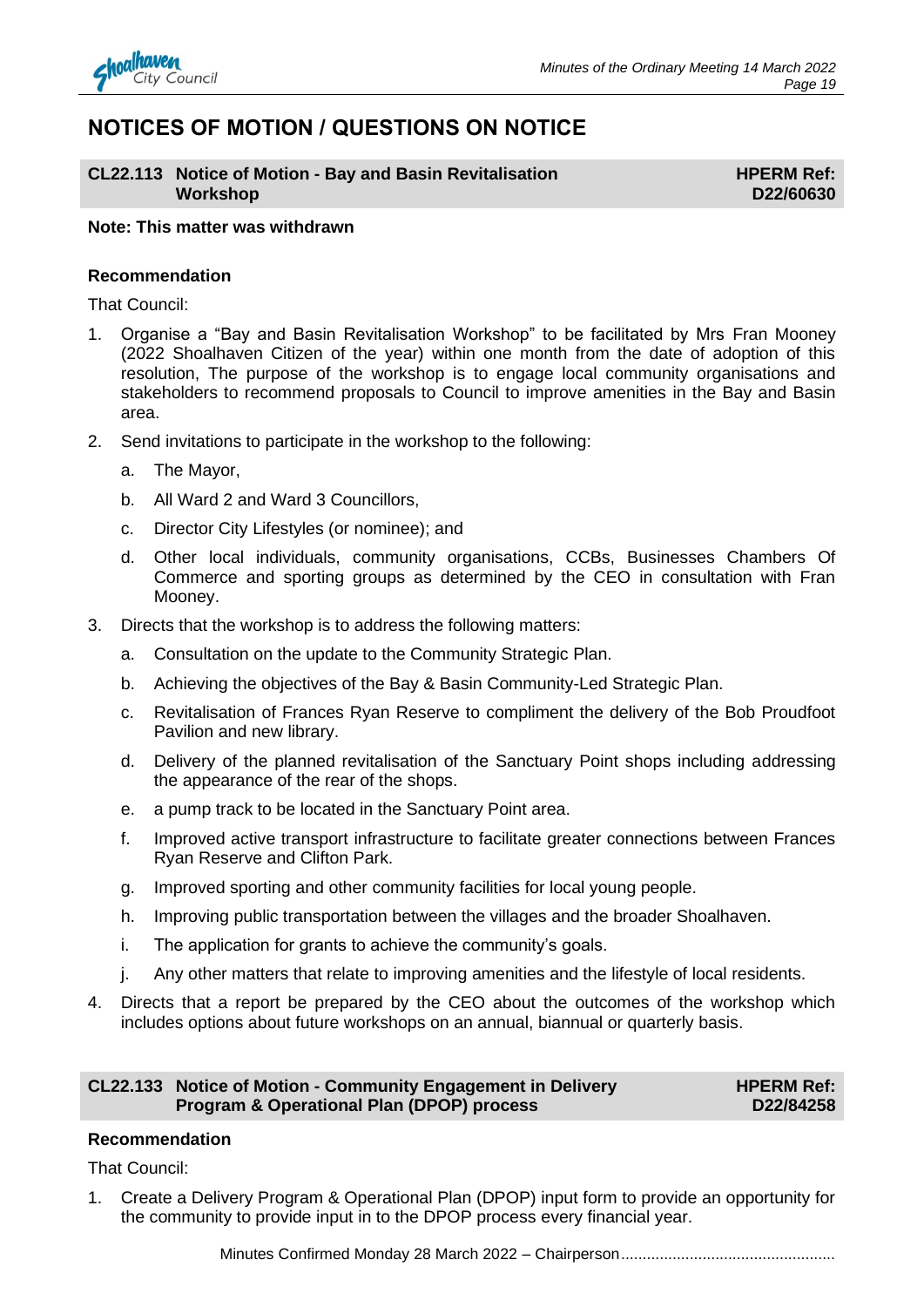- 2. Include the DPOP input form on Council's Get Involved web page.
- 3. Send a paper-based form in the rate notices for the 2022/2023 financial year to inform the 2023/2024 DPOP process. This correspondence is also to include an explanation of the DPOP process and the name and contact information of the recognised local Community Consultative Body(s) (CCB) in the area for residents to further engage in the DPOP consultation process.
- 4. Directs the CEO to prepare a report about possible incentives Council could provide to encourage residents to share their ideas via the DPOP input form.

#### **RESOLVED** (CIr Ell / CIr Christen) **MIN22.183**

That Council:

- 1. Develops an overview explanatory document regarding all the current opportunities and mechanisms that are available for the public to contribute to the Community Strategic plan and Delivery Program and Operational Plan
- 2. Requests the CEO to report on possible additional approaches that Council could provide to encourage residents to input their ideas into the CSP and DPOP.
- FOR: Clr Findley, Clr Kotlash, Clr Norris, Clr Butler, Clr D'Ath, Clr Copley, Clr Ell, Clr Christen, Clr White, Clr Wells, Clr Watson, Clr Kitchener and Clr Gray

AGAINST: Nil

CARRIED

#### **CL22.134 Notice of Motion - Call In DA21/2033 - 51 Tea Tree Lane, Nowra Hill - Lot 5 DP 1259527**

Item dealt with earlier in the meeting see MIN22.156

#### **CL22.135 Notice of Motion - Road Maintenance HPERM Ref:**

#### **Recommendation**

That Council:

- 1. Develop a strategic 5-year plan with timelines and required budget to bring 95% of roads in the Shoalhaven up to class or above. Identify the budget gaps between the required budget in the 5-year strategic plan and current budgets. Identify current and future grant and other funding opportunities to fill the budget gaps.
- 2. That the current SCC website of roadworks to be upgraded to provide more information regarding the condition and maintenance of roads and bring information about roads into one place. This should include the current status of road repair (interactive map of the state of repair 1-5) and planned road repairs with time frames (taken from DPOP).
- 3. Create a "Report a dangerous pothole or road in need of repair" function at the roads website page for the public to report to council the condition of roads. Encouraging reporting in this way will help council with real time information about the state of roads.

#### **RESOLVED** (CIr Gray / CIr Ell) MIN22.184

That Council:

1. In consultation with Councillors, develop a strategic 5-year plan with timelines and required



**D22/77366**

**HPERM REF: D22/71752**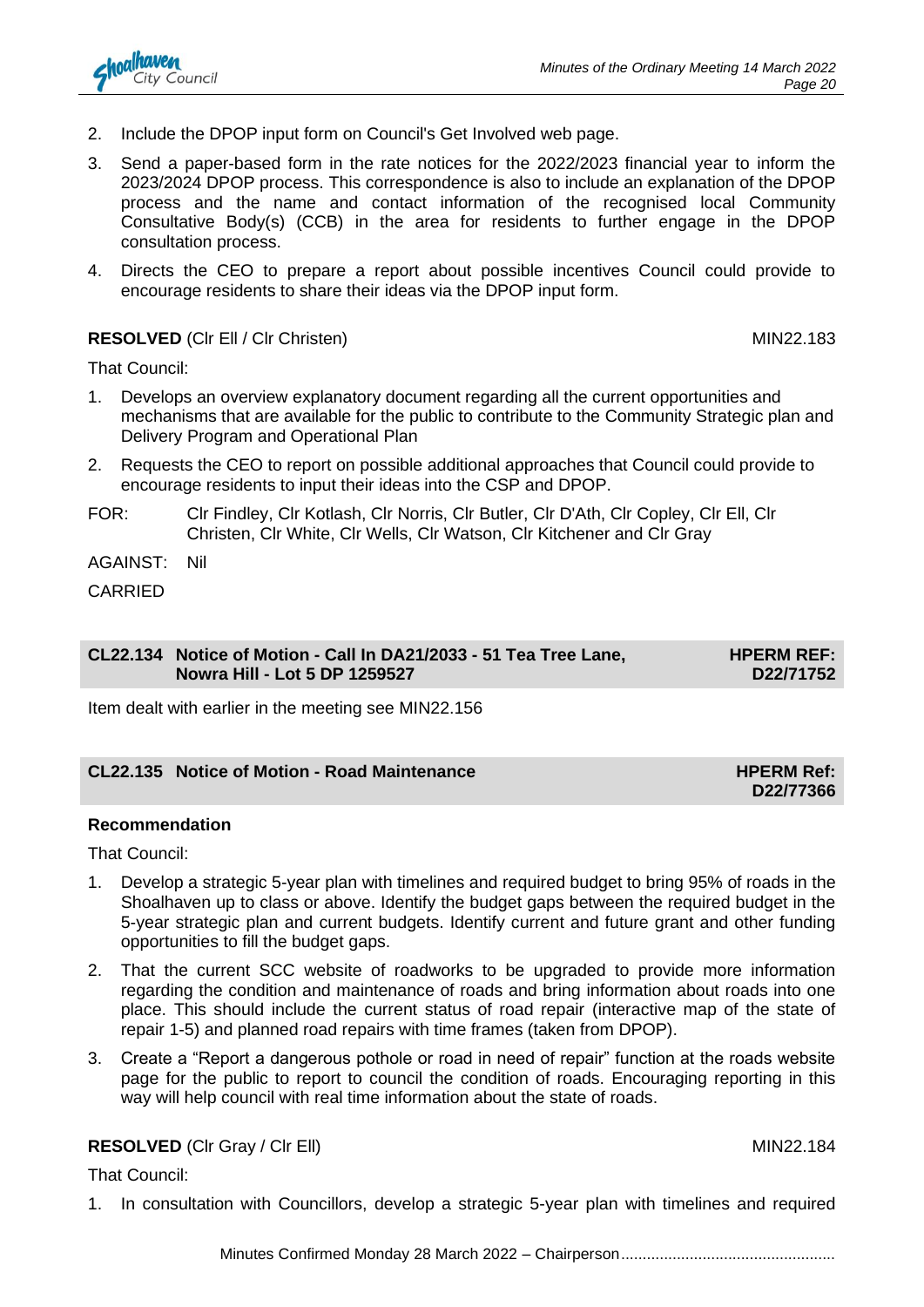budget to bring 95% of roads in the Shoalhaven up to class or above. Identify the budget gaps between the required budget in the 5-year strategic plan and current budgets. Identify current and future grant and other funding opportunities to fill the budget gaps.

- 2. That the current SCC website of roadworks to be upgraded to provide more information regarding the condition and maintenance of roads and bring information about roads into one place. This should include the current status of road repair (interactive map of the state of repair 1-5) and planned road repairs with time frames (taken from DPOP).
- 3. Create a "Report a dangerous pothole or road in need of repair" function at the roads website page for the public to report to council the condition of roads. Encouraging reporting in this way will help council with real time information about the state of roads.
- FOR: Clr Findley, Clr Kotlash, Clr Norris, Clr Butler, Clr D'Ath, Clr Copley, Clr Ell, Clr Christen, Clr White, Clr Wells, Clr Watson and Clr Gray
- AGAINST: Clr Kitchener

CARRIED

#### **CL22.136 Notice of Motion - Reaffirmation Of The 45 Degree Rule Vegetation Management Policy HPERM REF: D22/92160**

Item dealt with earlier in the meeting see MIN22.155.

| CL22.137 Notice of Motion - Preservation of Shoalhaven's Defence | <b>HPERM Ref:</b> |
|------------------------------------------------------------------|-------------------|
| Assets and the Employment they Bring to Our City                 | D22/92739         |

#### **Recommendation**

That Council write to the Leader of the Opposition Anthony Albanese MP calling on him to:

- 1. Distance Labor from the Federal Greens policy to cut Defence spending by 50%.
- 2. Seek his assurance the defence assets in the Shoalhaven area will be retained and enhanced operationally.

#### **MOTION** (CIr Watson / CIr Kitchener) **MIN22.185** MIN22.185

That Council write to the Leader of the Opposition Anthony Albanese MP calling on him to:

- 1. Distance Labor from the Federal Greens policy to cut Defence spending by 50%.
- 2. Seek his assurance the defence assets in the Shoalhaven area will be retained and enhanced operationally.
- FOR: Clr Copley, Clr Ell, Clr Wells, Clr Watson and Clr Kitchener
- AGAINST: Clr Findley, Clr Kotlash, Clr Norris, Clr Butler, Clr D'Ath, Clr Christen, Clr White and Clr Gray

MOTION LOST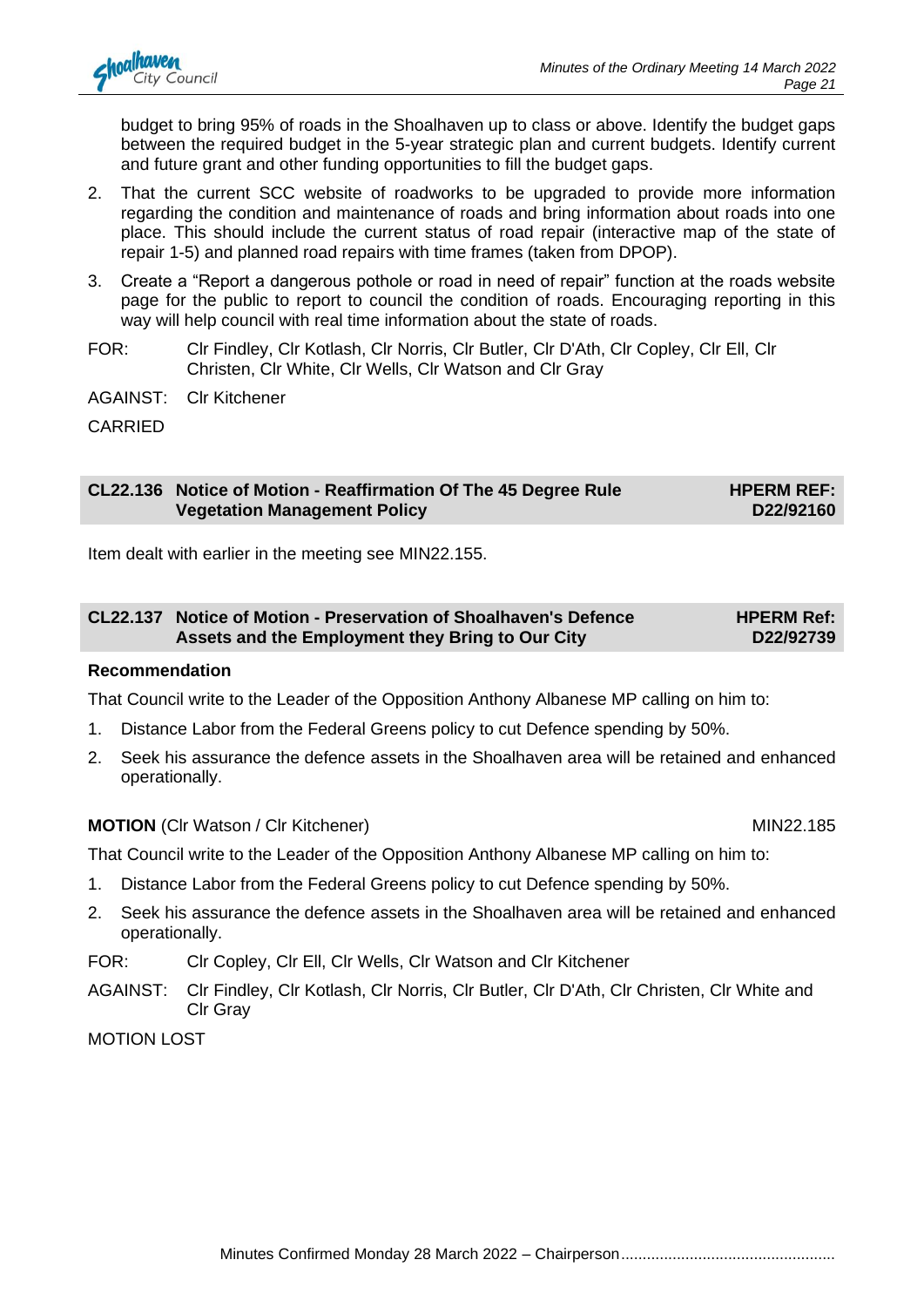

#### **CL22.138 Notice of Motion - Sussex Inlet Neighbourhood Centre - Investigations**

#### **HPERM Ref: D22/94186**

#### **Recommendation**

That Council:

- 1. Expresses its disappointment at the State Government's decision to bulldoze the Sussex Inlet Community Centre (Neighbourhood Centre) and that the occupants, the Sussex Inlet Foundation for Community Development, would have to vacate the premises in 3 months – (May 2022).
- 2. Request that an urgent meeting be arranged as soon as possible with NSW Ministry of Health, Shelley Hancock MP, Executive Committee Neighbourhood Centre, the Mayor, Ward 3 Councillors, the CEO and Council Staff to discuss the investigations and outcomes in relation to the current Health site at 161 Jacobs Drive, Sussex Inlet currently occupied by the Sussex Inlet Neighbourhood Centre.
- 3. Work with the Neighbourhood Centre Executive Committee in any relocation that maybe required from the existing premises to ensure the community services offered by the Neighbourhood Centre continue for the residents of Sussex Inlet.

#### **RESOLVED** (CIr White / CIr Butler) MIN22.186

That Council:

- 1. Expresses its disappointment at the State Government's decision to bulldoze the Sussex Inlet Community Centre (Neighbourhood Centre) and that the occupants, the Sussex Inlet Foundation for Community Development, would have to vacate the premises in 3 months – (May 2022).
- 2. Request that an urgent meeting be arranged as soon as possible with NSW Ministry of Health, Shelley Hancock MP, Executive Committee Neighbourhood Centre, the Mayor, Ward 3 Councillors, the CEO and Council Staff to discuss the investigations and outcomes in relation to the current Health site at 161 Jacobs Drive, Sussex Inlet currently occupied by the Sussex Inlet Neighbourhood Centre.
- 3. Work with the Neighbourhood Centre Executive Committee in any relocation that maybe required from the existing premises to ensure the community services offered by the Neighbourhood Centre continue for the residents of Sussex Inlet.
- FOR: Clr Findley, Clr Kotlash, Clr Norris, Clr Butler, Clr D'Ath, Clr Copley, Clr Ell, Clr Christen, Clr White, Clr Wells, Clr Watson, Clr Kitchener and Clr Gray
- AGAINST: Nil

CARRIED

#### **CL22.139 Notice of Motion - Shoalhaven City Council to explore options to access funds from the Emergency Response Fund (ERF) for coastal and estuarine resilience**

**HPERM Ref: D22/94460**

#### **Recommendation**

That Council:

1. Note the Commonwealth Government recently announced \$50 million from the Emergency Response Fund (ERF) to continue to protect communities from the effects of natural disaster. The new Coastal and Estuarine Risk Mitigation Program is aimed at reducing the often devastating impacts on local communities of natural disasters and coastal hazards, such as storm surges and coastal inundation.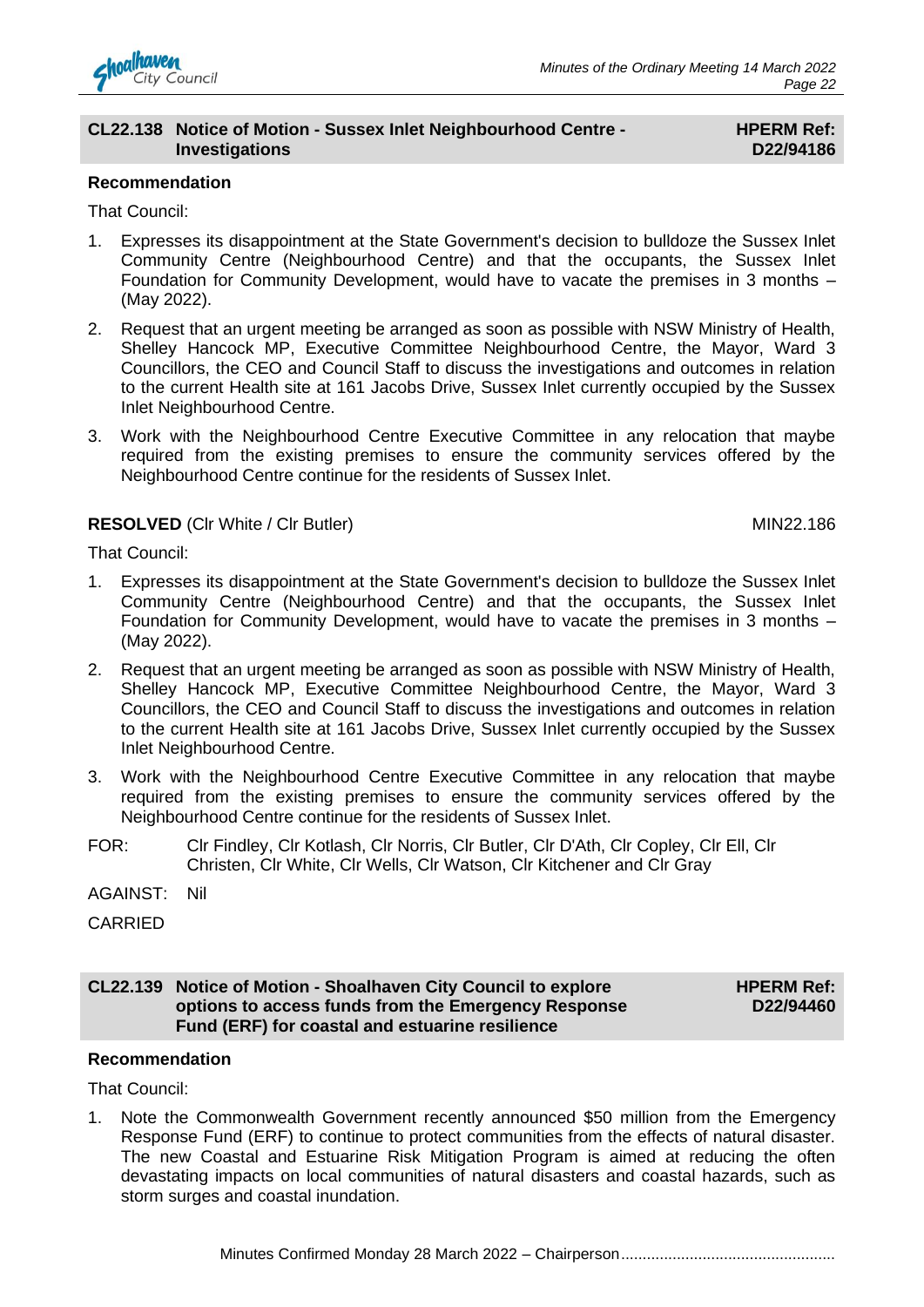

- 2. Explore the opportunity to secure funding from the Commonwealth Government from the ERF for coastal and estuarine management in the Shoalhaven by writing to the NSW Government to advocate allocation of available funds on behalf of the Shoalhaven City Council.
- 3. Notes that coastal management programs are underway in the North, Mid and Southern Shoalhaven to implement actions to manage coastal waterways, which would be significantly assisted by an increase of available funding.

#### **RESOLVED** (Clr Copley / Clr Wells) MIN22.187

That Council:

- 1. Note the Commonwealth Government recently announced \$50 million from the Emergency Response Fund (ERF) to continue to protect communities from the effects of natural disaster. The new Coastal and Estuarine Risk Mitigation Program is aimed at reducing the often devastating impacts on local communities of natural disasters and coastal hazards, such as storm surges and coastal inundation.
- 2. Explore the opportunity to secure funding from the Commonwealth Government from the ERF for coastal and estuarine management in the Shoalhaven by writing to the NSW Government to advocate allocation of available funds on behalf of the Shoalhaven City Council.
- 3. Notes that coastal management programs are underway in the North, Mid and Southern Shoalhaven to implement actions to manage coastal waterways, which would be significantly assisted by an increase of available funding.
- FOR: Clr Findley, Clr Kotlash, Clr Norris, Clr Butler, Clr D'Ath, Clr Copley, Clr Ell, Clr Christen, Clr White, Clr Wells, Clr Watson, Clr Kitchener and Clr Gray

AGAINST: Nil

CARRIED

#### **CL22.140 Notice of Motion - Request for a Report on Shoalhaven Heads Coastal Management Program HPERM Ref: D22/94468**

#### **Recommendation**

That Council:

- 1. Prepare a report on the status of Shoalhaven Heads Coastal Management Program (CMP) which includes:
	- a. Any studies that have been conducted to date regarding a permanent partial opening of Shoalhaven Heads
	- b. Includes a timeline of completion of CMP
	- c. Outlines the total funding secured to date from the NSW Coastal Estuary Grants program to assist Council to complete the report.
	- d. Any completed investigatory studies that support the permanent partial opening of Shoalhaven Heads
- 2. As a matter of urgency convenes a public meeting in Shoalhaven Heads to be Chaired by Clr Copley as Chair of Shoalhaven Heads Estuary Task Force (SHET) to include:
	- a. The Member for Kiama,
	- b. Director of City Development,
	- c. Manager Environmental Services,
	- d. Representatives of DPE,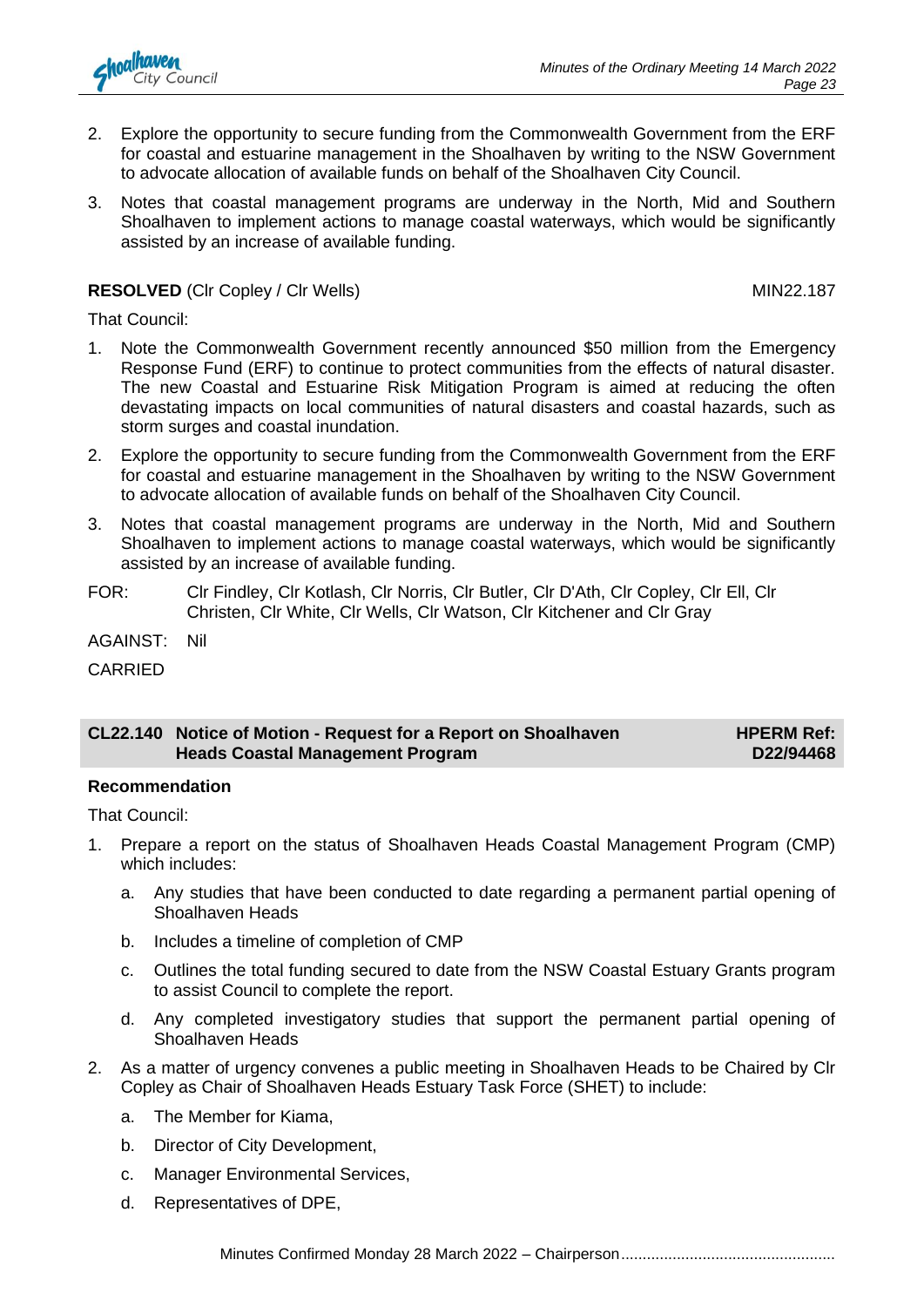

e. Consultants that have contributed to the CMP to date in order to consult with the Shoalhaven Heads community about the future plan regarding the management of Shoalhaven Heads.

#### **RESOLVED** (CIr Copley / CIr Ell) MIN22.188

That Council:

- 1. As a matter of urgency, Councillors be briefed on the status of Shoalhaven Heads Coastal Management Program (CMP) which includes among other things:
	- a. Any studies that have been conducted to date regarding a permanent partial opening of Shoalhaven Heads
	- b. Includes a timeline of completion of CMP
	- c. Outlines the total funding secured to date from the NSW Coastal Estuary Grants program to assist Council to complete the report.
	- d. Any completed investigatory studies that support the permanent partial opening of Shoalhaven Heads
- 2. Following the Councillor Briefing, Council consider convening a public meeting in Shoalhaven Heads to be Chaired by Clr Copley as Chair of Shoalhaven Heads Estuary Task Force (SHET) to include:
	- a. The Member for Kiama,
	- b. Director of City Development,
	- c. Manager Environmental Services,
	- d. Representatives of DPE,
	- e. Consultants that have contributed to the CMP to date in order to consult with the Shoalhaven Heads community about the future plan regarding the management of Shoalhaven Heads.
- FOR: Clr Findley, Clr Kotlash, Clr Norris, Clr Butler, Clr D'Ath, Clr Copley, Clr Ell, Clr Christen, Clr White, Clr Wells, Clr Watson, Clr Kitchener and Clr Gray

AGAINST: Nil

CARRIED

#### **Introduction of Items as Matters of Urgency**

#### **RESOLVED** (Clr D'Ath / Clr Norris) MIN22.189

That the following addendum report be introduced as matters of urgency:

1. CL22.141 Advocacy Update - Australian Local Government Association and Shoalhaven

FOR: Clr Findley, Clr Kotlash, Clr Norris, Clr Butler, Clr D'Ath, Clr Copley, Clr Ell, Clr Christen, Clr White, Clr Wells, Clr Watson, Clr Kitchener and Clr Gray

AGAINST: Nil

CARRIED

The Chairperson ruled the matters as ones of urgency as they relate to urgent business of Council and allowed their introduction.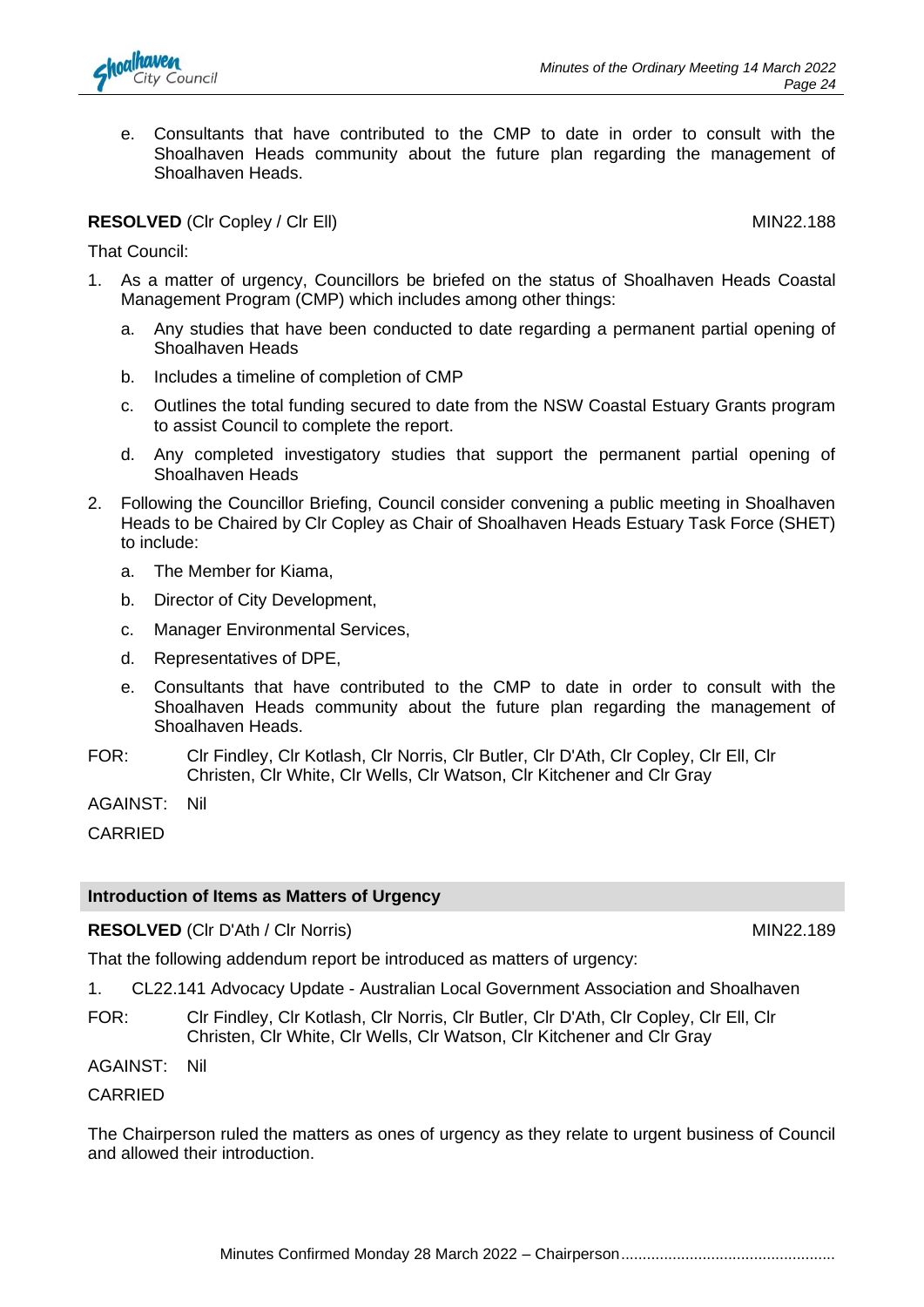

#### **ADDENDUM REPORTS**

**CL22.141 Advocacy Update - Australian Local Government Association and Shoalhaven**

**HPERM Ref: D22/52943**

#### **Recommendation**

That Council:

- 1. Regarding the Australian Local Government Association (ALGA) 2022 National General Assembly;
	- a. Adopt the proposed Motions in the report for submission and delegate authority to the Mayor and CEO to submit any further proposed Motions after consulting with Councillors prior to the deadline for submitting motions.
	- b. Approve attendance by all interested Councillors at the Australian Local Government Association – 2022 National Assembly, and such attendance be deemed to be Council business.
	- c. Nominate **a Councillor** as the Council's Voting Delegate for the conference.
	- d. Nominate **a Councillor** as the Council's Alternate Voting Delegate for the conference.
- 2. Support the Australian Local Government Association (ALGA) Federal Election Priorities 2022 (**Attachment 3**);
	- a. Including the national funding priorities of the Australian Local Government Association (ALGA), which would contribute an estimated \$6.46 billion per year to Australia's GDP and create 43,444 jobs, and
	- b. Support and participate in the Australian Local Government Association's advocacy for their endorsed national funding priorities by writing to the local Federal Members(s) of Parliament, all known election candidates in local Federal electorates and the President of the Australian Local Government Association to express support for ALGA's funding priorities.
- 3. Endorse the 'Shoalhaven Advocacy 2022' document (**Attachment 5**) as a key advocacy document for 2022 and;
	- a. Note that it is intended to be a 'living document' that will be updated as needed
	- b. Request that a copy be provided to ALGA, as well we seek funding commitments from the members, candidates and their parties for identified local projects as opportunities arise.

#### **RESOLVED** (CIr Wells / CIr White) MIN22.190

That Council:

- 1. Regarding the Australian Local Government Association (ALGA) 2022 National General Assembly;
	- a. Adopt the proposed Motions in the report for submission and delegate authority to the Mayor and CEO to submit any further proposed Motions after consulting with Councillors prior to the deadline for submitting motions.
	- b. Approve attendance by all interested Councillors at the Australian Local Government Association – 2022 National Assembly, and such attendance be deemed to be Council business.
	- c. Nominate Clr Findley as the Council's Voting Delegate for the conference.
	- d. Nominate Clr Butler as the Council's Alternate Voting Delegate for the conference.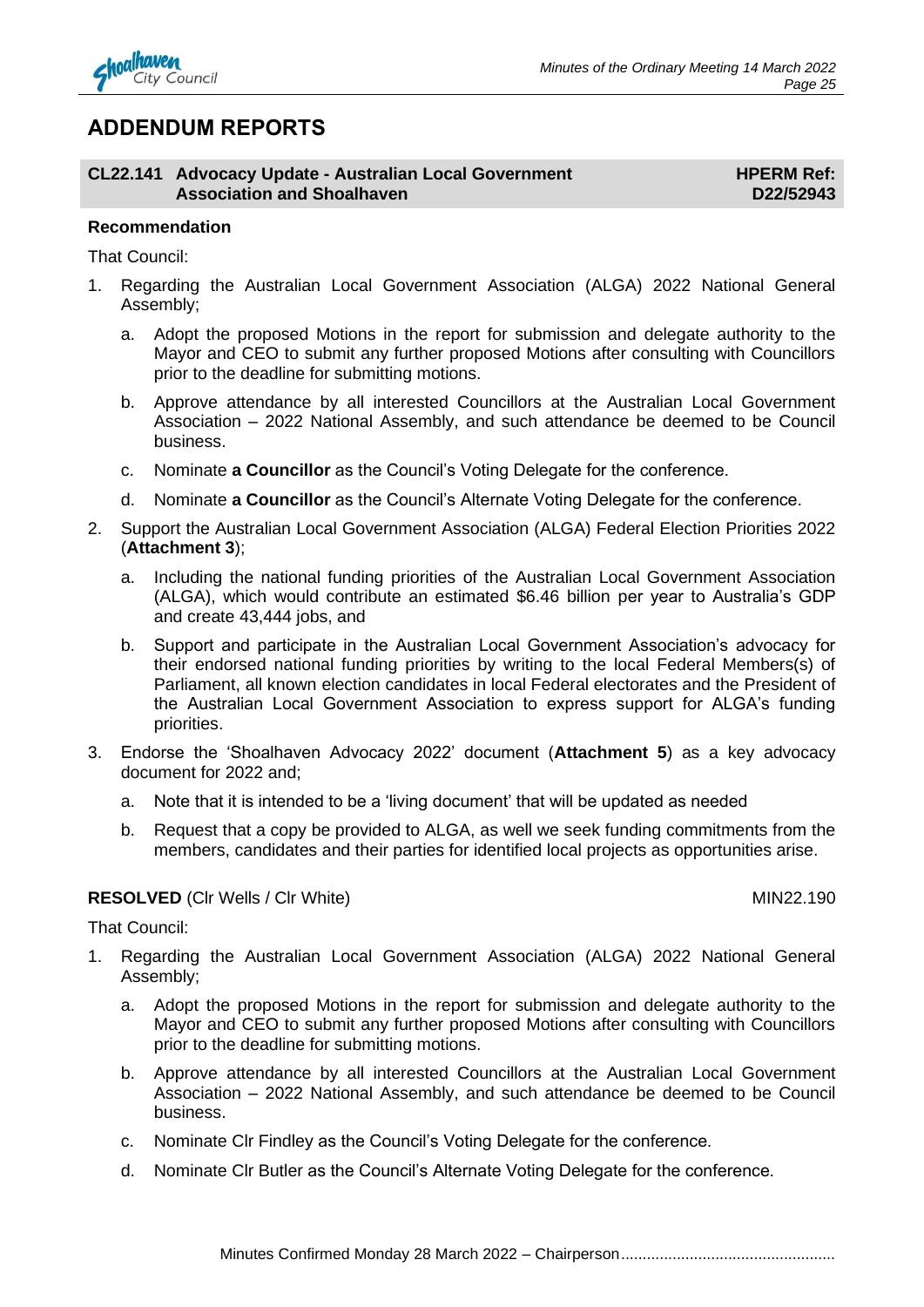

- 2. Support the Australian Local Government Association (ALGA) Federal Election Priorities 2022 (**Attachment 3**);
	- a. Including the national funding priorities of the Australian Local Government Association (ALGA), which would contribute an estimated \$6.46 billion per year to Australia's GDP and create 43,444 jobs, and
	- b. Support and participate in the Australian Local Government Association's advocacy for their endorsed national funding priorities by writing to the local Federal Members(s) of Parliament, all known election candidates in local Federal electorates and the President of the Australian Local Government Association to express support for ALGA's funding priorities.
- 3. Endorse the 'Shoalhaven Advocacy 2022' document (**Attachment 5**) as a key advocacy document for 2022 and;
	- a. Note that it is intended to be a 'living document' that will be updated as needed
	- b. Request that a copy be provided to ALGA, as well we seek funding commitments from the members, candidates and their parties for identified local projects as opportunities arise.
- FOR: Clr Findley, Clr Kotlash, Clr Norris, Clr Butler, Clr D'Ath, Clr Copley, Clr Ell, Clr Christen, Clr White, Clr Wells, Clr Watson, Clr Kitchener and Clr Gray

AGAINST: Nil

CARRIED

#### **CONFIDENTIAL REPORTS**

Pursuant to Section 10A(4) the public were invited to make representation to the meeting before any part of the meeting is closed, as to whether that part of the meeting should be closed.

No members of the public made representations.

#### **RESOLVED** (Clr Kotlash / Clr Norris) MIN22.191

That the press and public be excluded from the Meeting, pursuant to section 10A(1)(a) of the Local Government Act, 1993, to consider the following items of a confidential nature.

CCL22.8 Tenders - Replacement of four timber bridges with concrete structures as part of the Fixing Country Bridges Program - Round 1

> *Commercial information of a confidential nature that would, if disclosed prejudice the commercial position of the person who supplied it.10(A)(2)(d)(i)*

> *There is a public interest consideration against disclosure of information as disclosure of the information could reasonably be expected to reveal commercial-inconfidence provisions of a contract, diminish the competitive commercial value of any information to any person and/or prejudice any person's legitimate business, commercial, professional or financial interests.*

CCL22.9 Tenders - Panel for Tree Services for Bushfire Road Verge Cleanup

*Commercial information of a confidential nature that would, if disclosed prejudice the commercial position of the person who supplied it.10(A)(2)(d)(i)*

*There is a public interest consideration against disclosure of information as disclosure of the information could reasonably be expected to reveal commercial-inconfidence provisions of a contract, diminish the competitive commercial value of*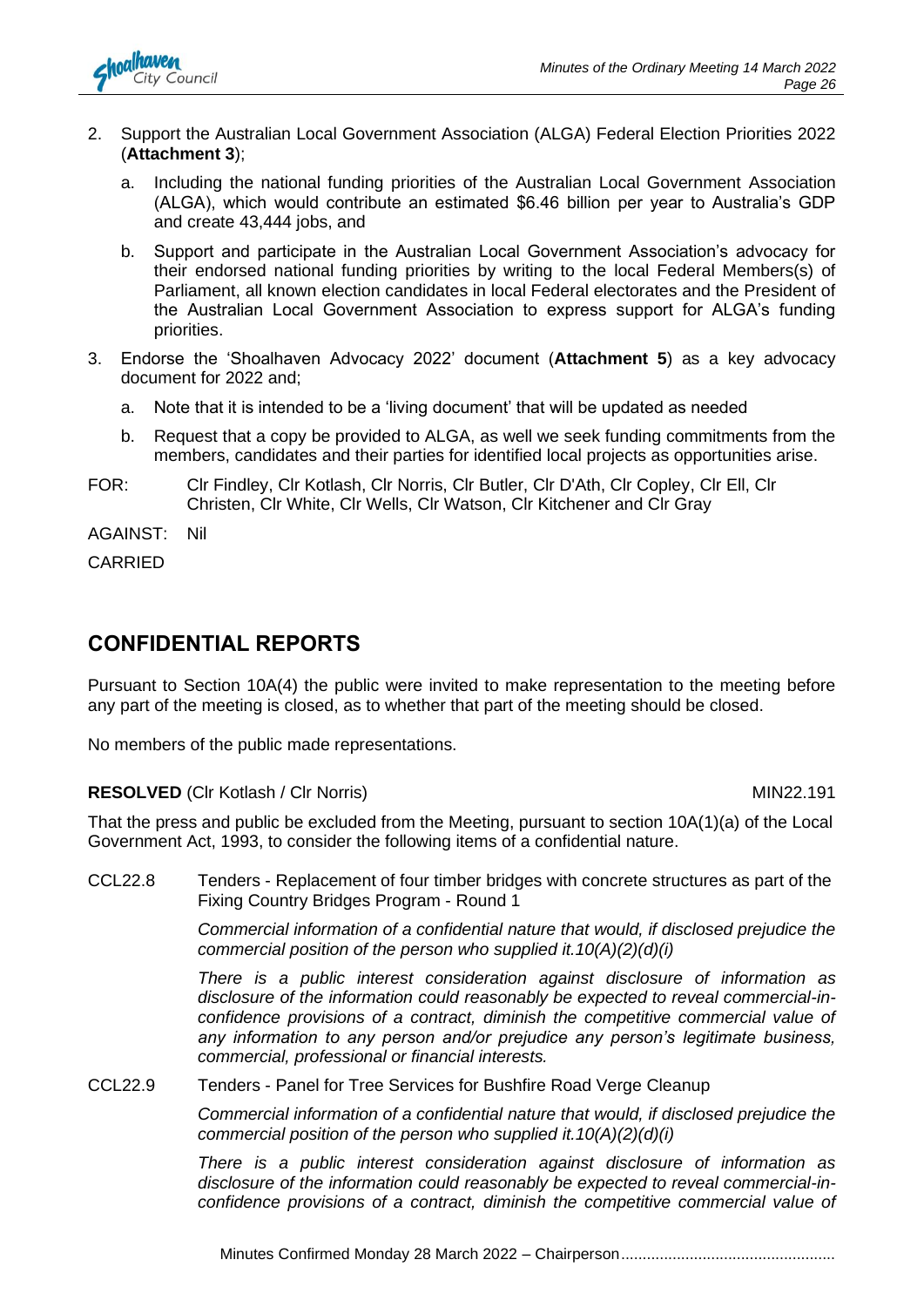*any information to any person and/or prejudice any person's legitimate business, commercial, professional or financial interests.*

FOR: Clr Findley, Clr Kotlash, Clr Norris, Clr Butler, Clr D'Ath, Clr Copley, Clr Ell, Clr Christen, Clr White, Clr Wells, Clr Watson, Clr Kitchener and Clr Gray

AGAINST: Nil

CARRIED

The meeting moved into confidential the time being 8.15pm.

The meeting moved into open session, the time being 8.17pm.

## **REPORT FROM CONFIDENTIAL SESSION**

The following resolutions of the meeting, whilst closed to the public, were made public.

| <b>CCL22.8</b> | Tenders - Replacement of four timber bridges with | <b>HPERM Ref:</b> |
|----------------|---------------------------------------------------|-------------------|
|                | concrete structures as part of the Fixing Country | D22/43093         |
|                | <b>Bridges Program - Round 1</b>                  |                   |

**RESOLVED** MIN22.192C

That:

- 1. Council endorses the recommendation of the Tender Evaluation Panel and accepts the Tender from Jirgins Civil Pty Ltd for the replacement of two timber bridges (Henrys and Tannery) with concrete structures as part of the Fixing Country Bridges Program - Round 1 for a total cost of \$487,221.80 (excluding GST).
- 2. Council endorses the recommendation of the Tender Evaluation Panel and accepts the Tender from GC Civil Contracting Pty Ltd for the replacement of two timber bridges (Koloona and Pettys) with concrete structures as part of the Fixing Country Bridges Program - Round 1 for a total cost of \$986,148.00 (excluding GST).
- 3. The contract documents and any other associated documents be executed on behalf of the Council in accordance with *Local Government (General) Regulation 2021 (section 165)* by the CEO (Director City Services).

| <b>CCL22.9</b> Tenders - Panel for Tree Services for Bushfire Road | <b>HPERM Ref:</b> |
|--------------------------------------------------------------------|-------------------|
| <b>Verge Cleanup</b>                                               | D22/43114         |

#### **RESOLVED** MIN22.193C

That:

- 1. Council endorses the recommendation of the Tender Evaluation Panel to appoint ten suppliers to the Tree Services for Bushfire Road Verge Cleanup Panel, being:
	- A & D Tree Services Pty Ltd
	- All About Tree Services
	- Asplundh Tree Expert (Aust) Pty Ltd
	- Asset Arbor
	- Bohmer's Tree Care